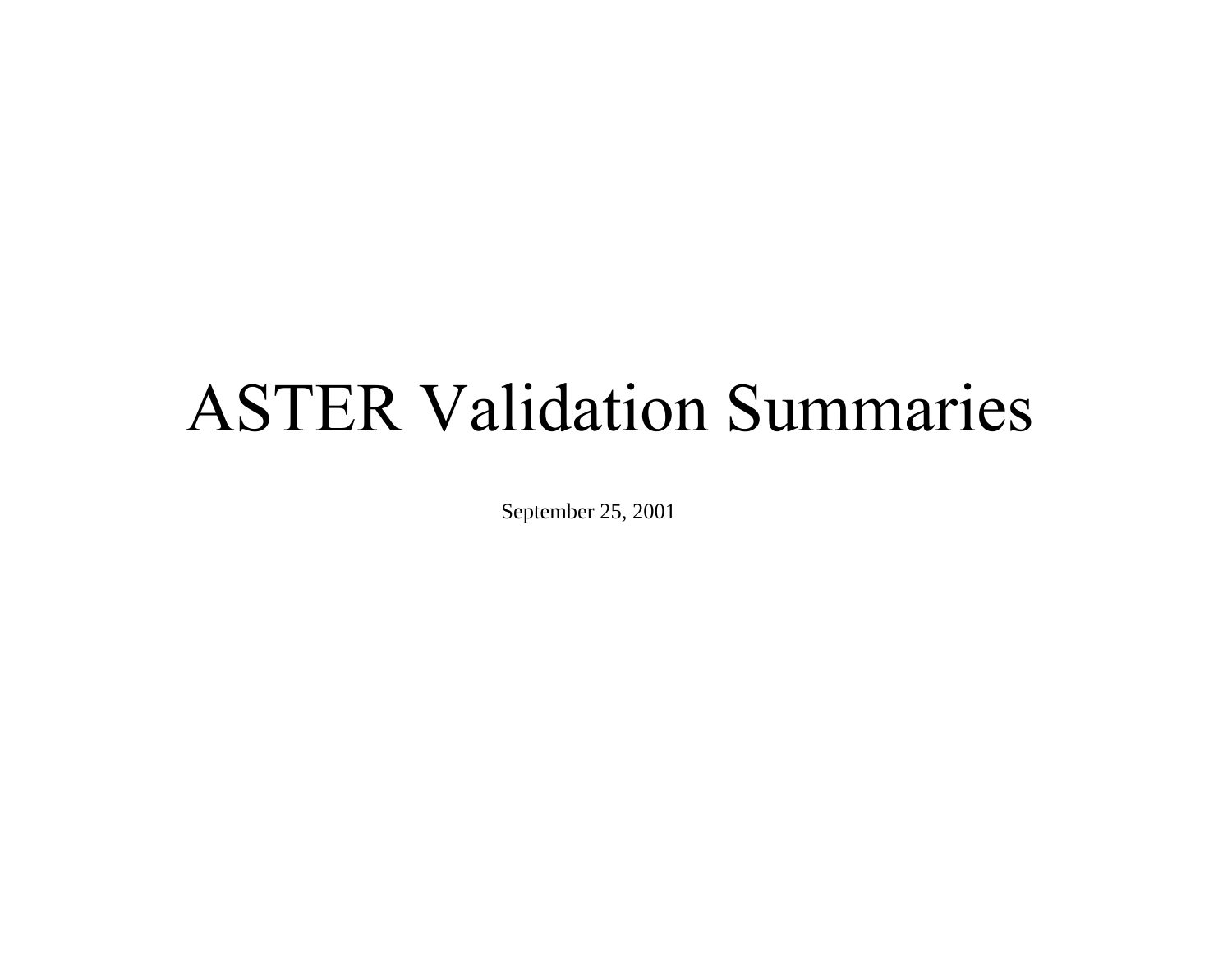# Outline

- Data Products and Validation Status
- Instrument Characteristics
- Validated accuracies on a per product basis:
	- Radiance at sensor
	- Radiance at surface
	- Surface reflectance
	- –Surface temperature
	- –Surface emissivity
	- –Digital elevation models
	- Polar cloud mask.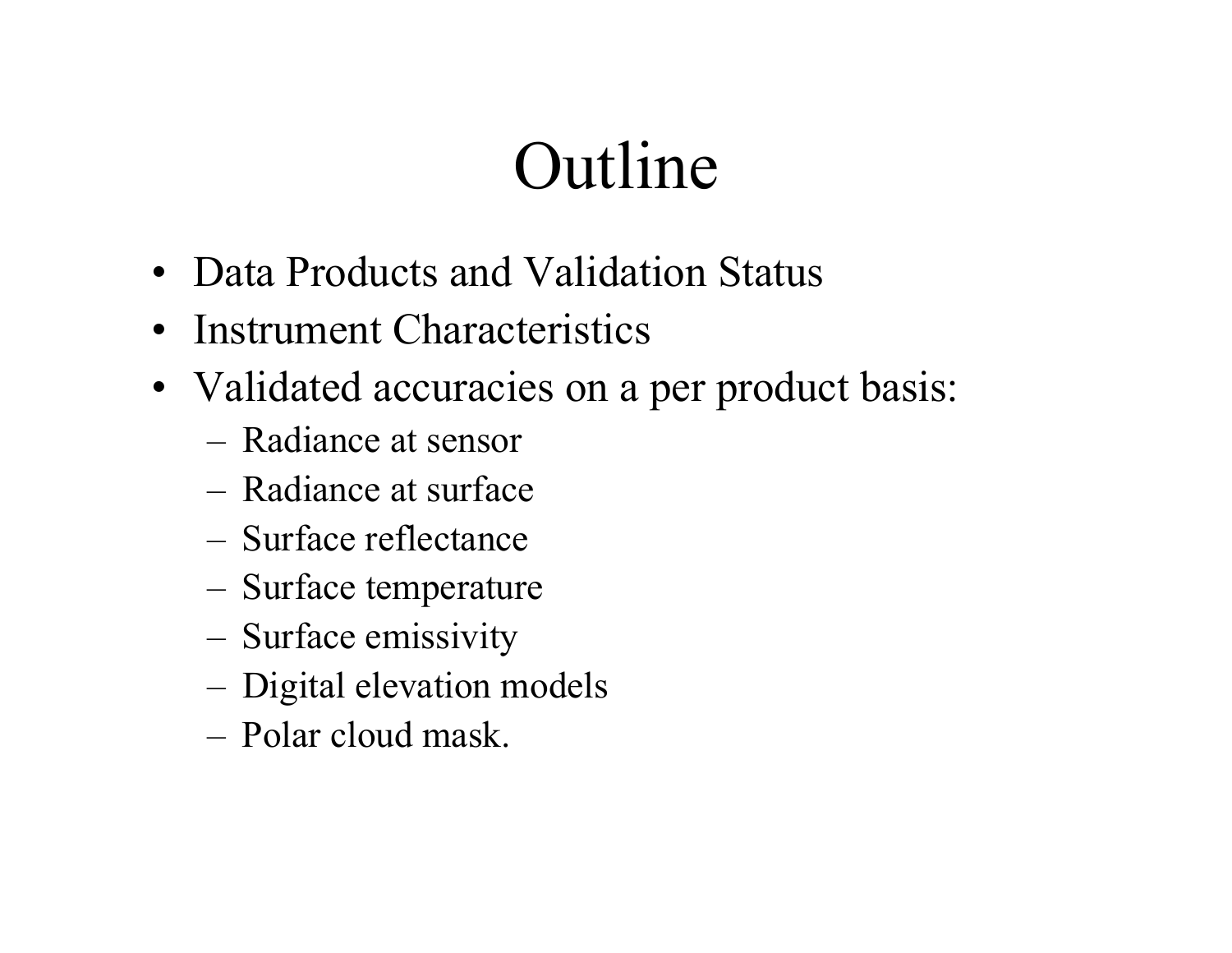## ASTER Data Products

| <b>Product Name</b>                               | Date of        | <b>Current</b>   | <b>Upgrade</b>             |
|---------------------------------------------------|----------------|------------------|----------------------------|
|                                                   | Latest         | <b>Release</b>   | <b>Schedule</b>            |
|                                                   | <b>Upgrade</b> | <b>State</b>     |                            |
| Level 1a                                          | 28 Apr '01     | <b>Validated</b> |                            |
| Level 1b (AST03)                                  | 28 Apr '01     | <b>Validated</b> |                            |
| Decorrelation Stretch (AST06)                     | 19 Jun '01     | <b>Validated</b> |                            |
| <b>Brightness Temperature (AST04)</b>             | 12 Jun '01     | <b>Validated</b> |                            |
| Surface Reflectance (AST07)                       | 24 Jan '01     | Provisional      | Nov '01 (V)                |
| Surface Radiance VNIR, SWIR (AST09)               | 24 Jan '01     | Provisional      | Nov '01 (V)                |
| Surface Radiance TIR (AST09)                      | 28 Mar '01     | Provisional      | Nov '01 (V)                |
| Surface Kinetic Temperature (AST08)               | 09 Apr '01     | <b>Beta</b>      | Nov '01 (P)<br>Feb '02 (V) |
| <b>Surface Emissivity (AST05)</b>                 | 09 Apr '01     | <b>Beta</b>      | Nov '01 (P)<br>Feb '02 (V) |
| Digital Elevation Model (DEM) (AST04)<br>absolute | 10 July '01    | <b>Validated</b> |                            |
| Digital Elevation Model (DEM) (AST04)<br>relative | 10 July '01    | <b>Beta</b>      | Sep '01 (V)                |
| Polar Classification (AST13)                      | Dec '01        | TBD              | tbd                        |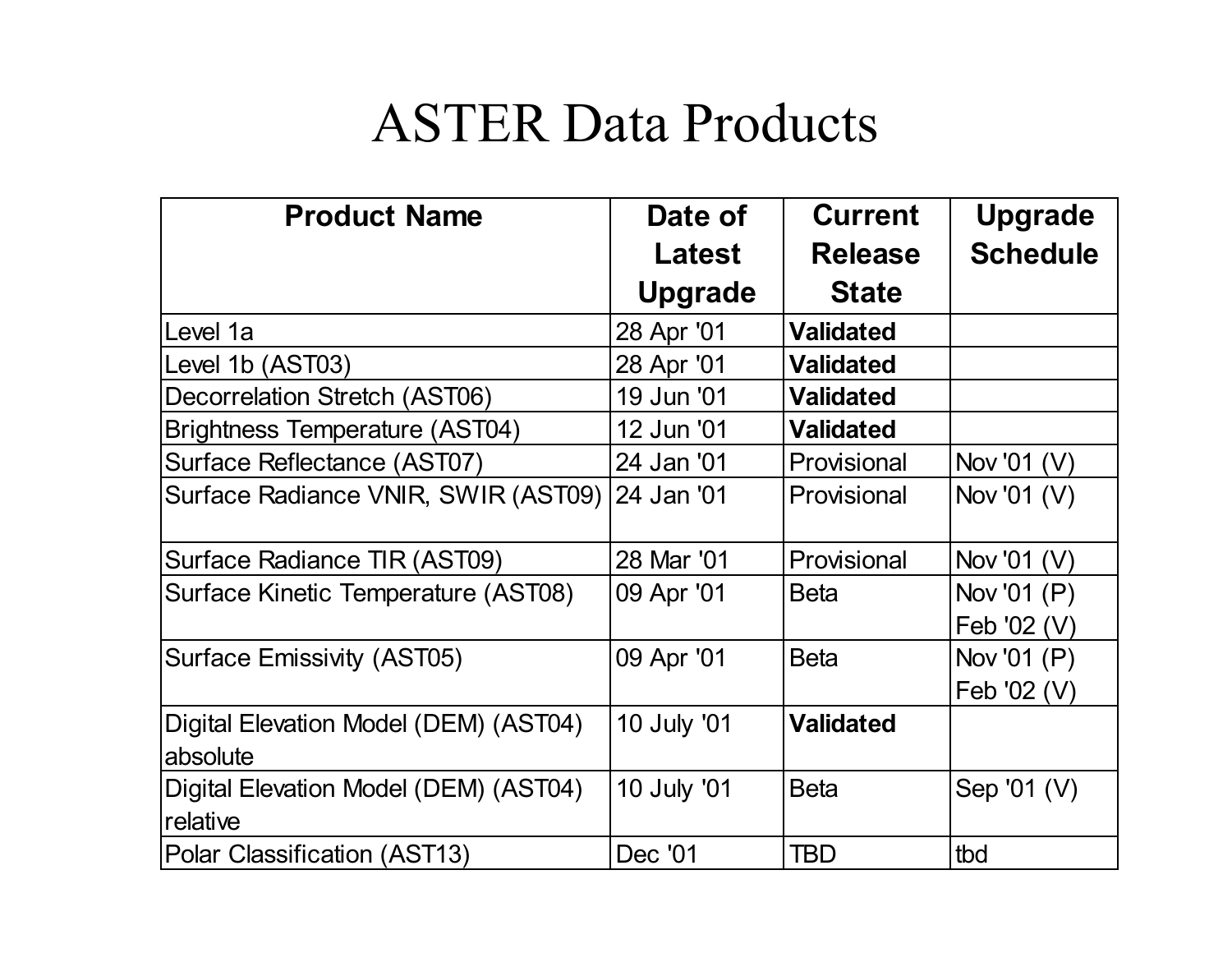# Platform/Instrument Characteristics

- •• The Terra platform is in a 10:30 am sunsynchronous polar orbit at 705km.
- •• ASTER consists of 3 bore-sighted subsystems: VNIR (3 channels), SWIR (5 channels and TIR (6 channels) covering the 0.56-11.3 um region. ASTER has swath width of 60 km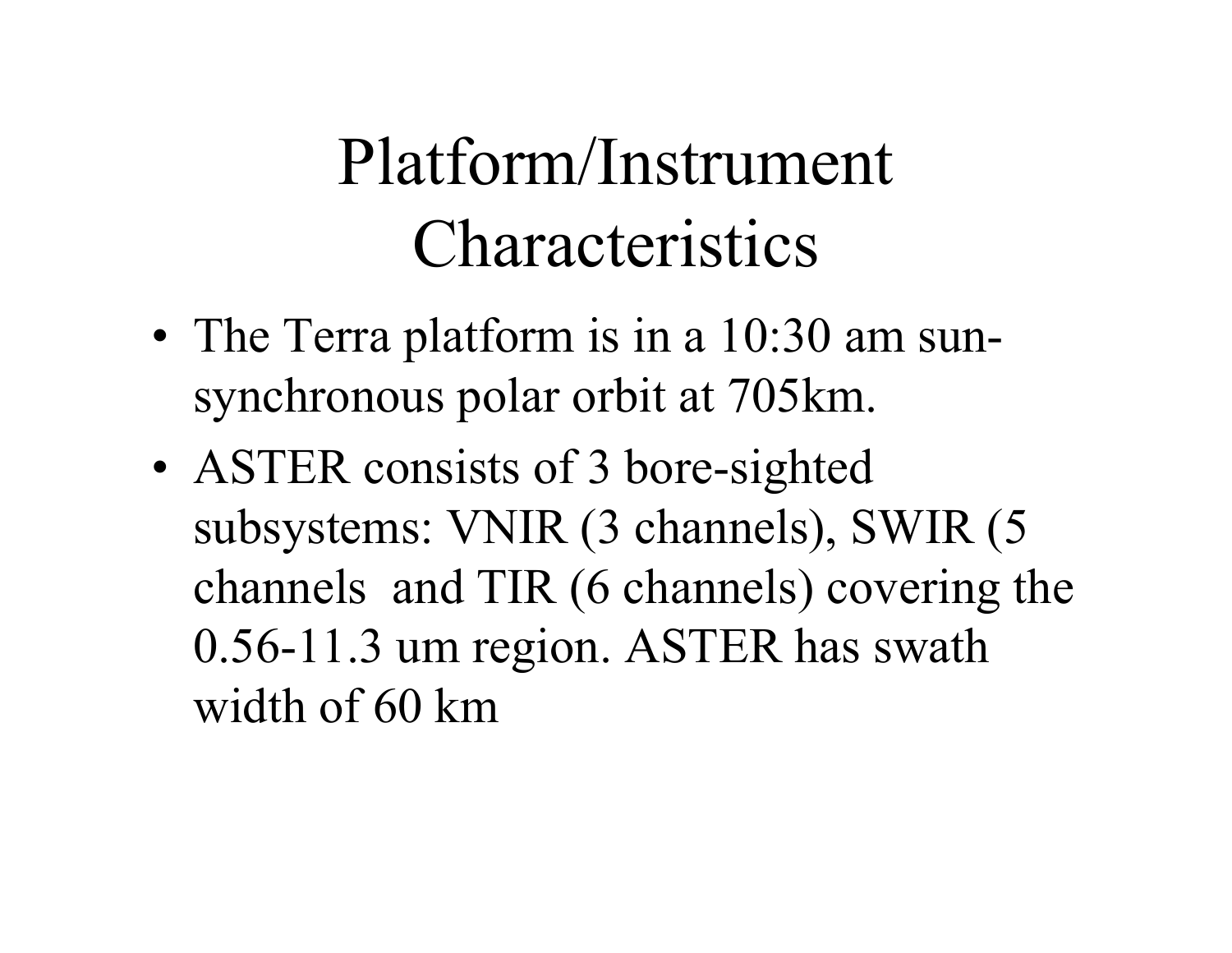# Preflight VNIR Specification

- 15m spatial resolution
- Pointing capability +/- 24 degrees
- 3 spectral bands between 0.52 and 0.86 um
- $\bullet$ 1 spectral bandfor backward viewing with a B/H ratio of 0.6
- NE∆R of 0.5%
- Absolute accuracy of 4%
- MTF of 0.25 cross track and 0.2 along track
- 8-bit digitization
- $\bullet$ Onboard calibration:
	- Tungsten lamps monitored by photodiodes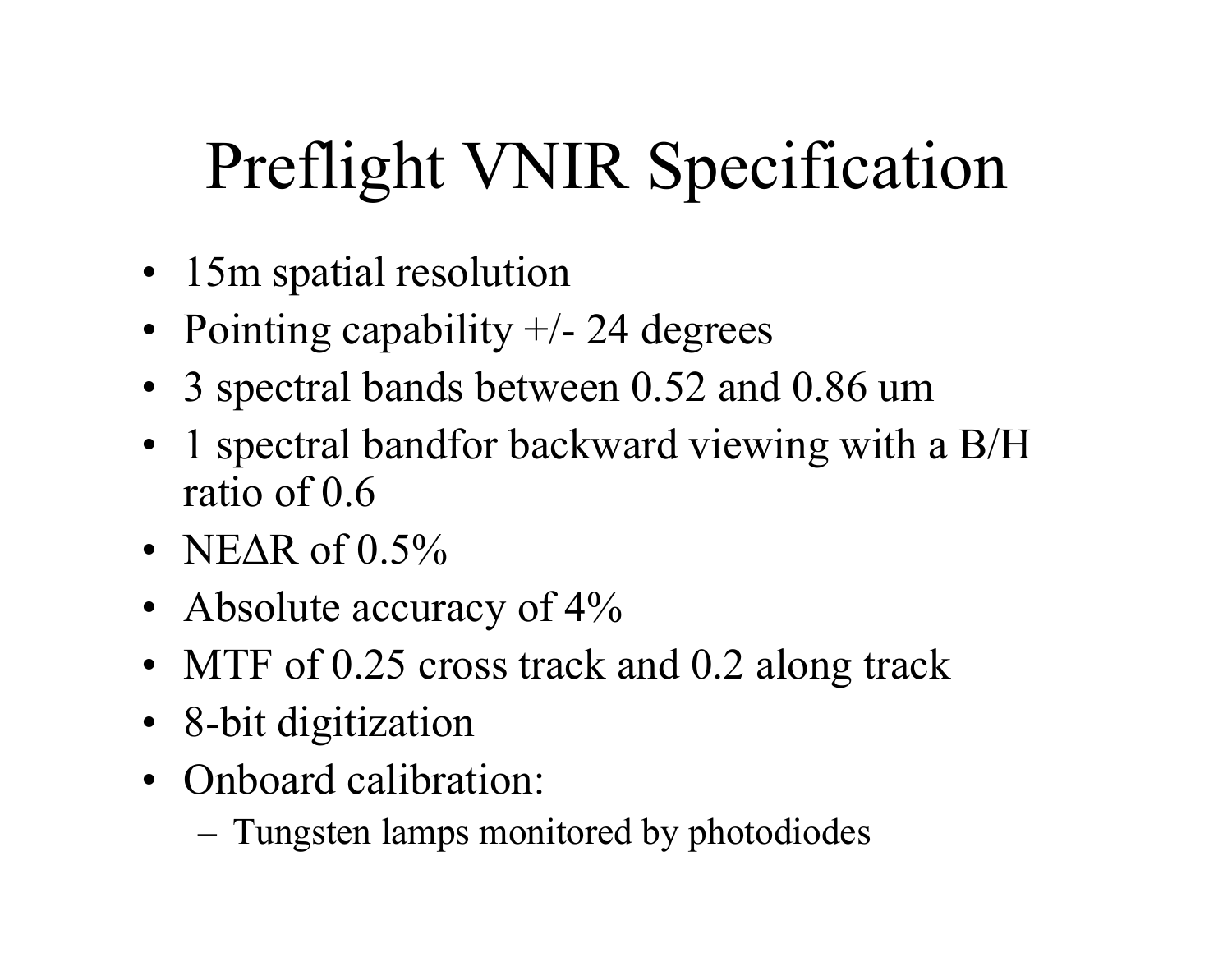# Preflight SWIR Specification

- 30m spatial resolution
- Pointing capability +/- 8.55 degrees
- 6 spectral bands between 1.60 and 2.43 um
- NEdR of 0.5-1.3% depending on channel
- Absolute accuracy of 4%
- MTF of 0.25 for cross track and 0.2 for along track
- 8 bit digitization
- On-board calibration

– Tungsten lamps monitored by photodiode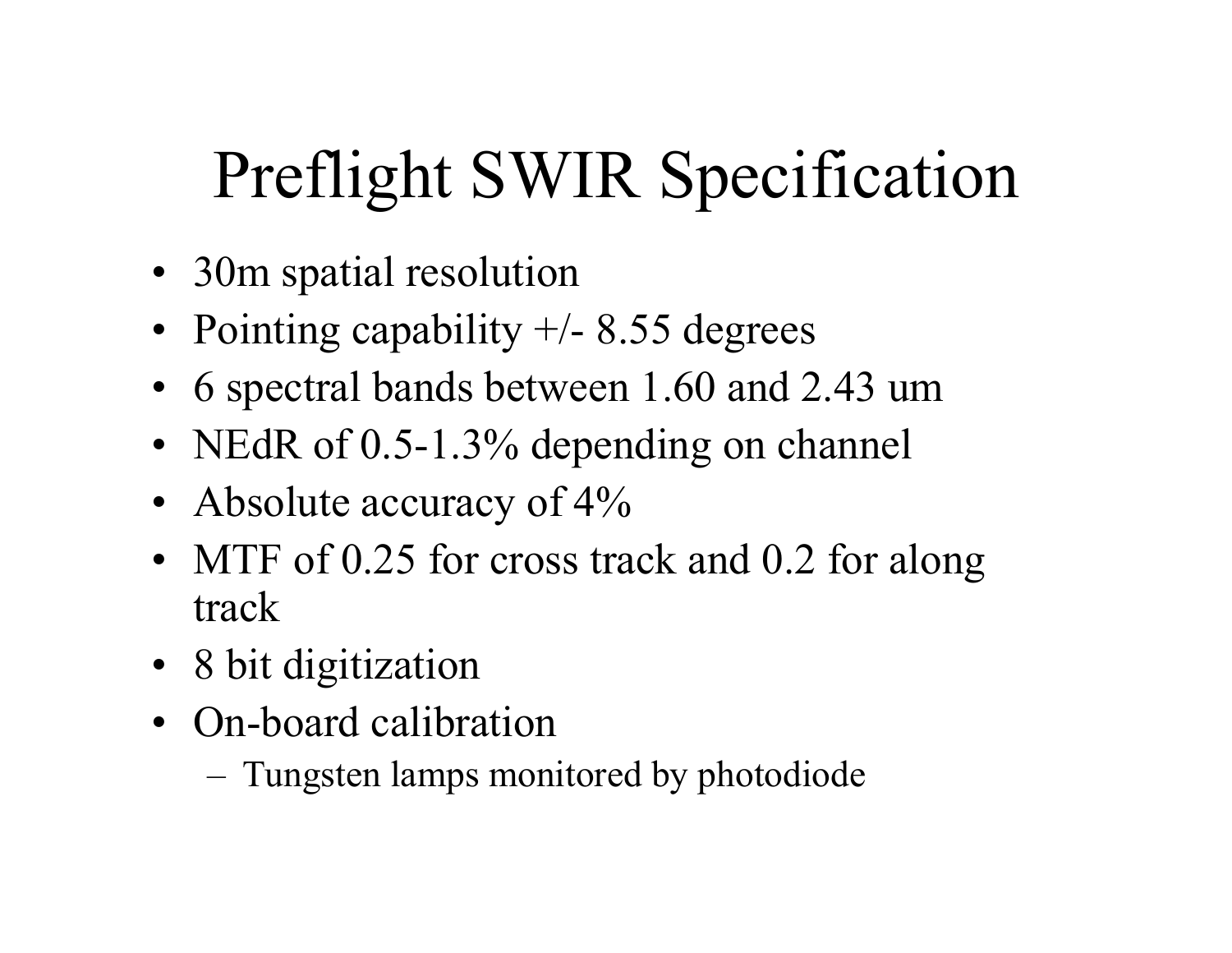# Preflight TIR Specification

- 90m spatial resolution
- Pointing capability 0f +/- 8.55 degrees
- 5 spectral bands between 8.13 um and 11.65 um
- NEdT of  $0.3$
- Absolute accuracy of 1-3 K depending on band
- MTF of 0.25 for cross tracka nd 0.2 for along track
- 12 bit digitization
- On-board calibration
	- Blackbody source used between 270 and 340K. Temperatures outside range by extrapolation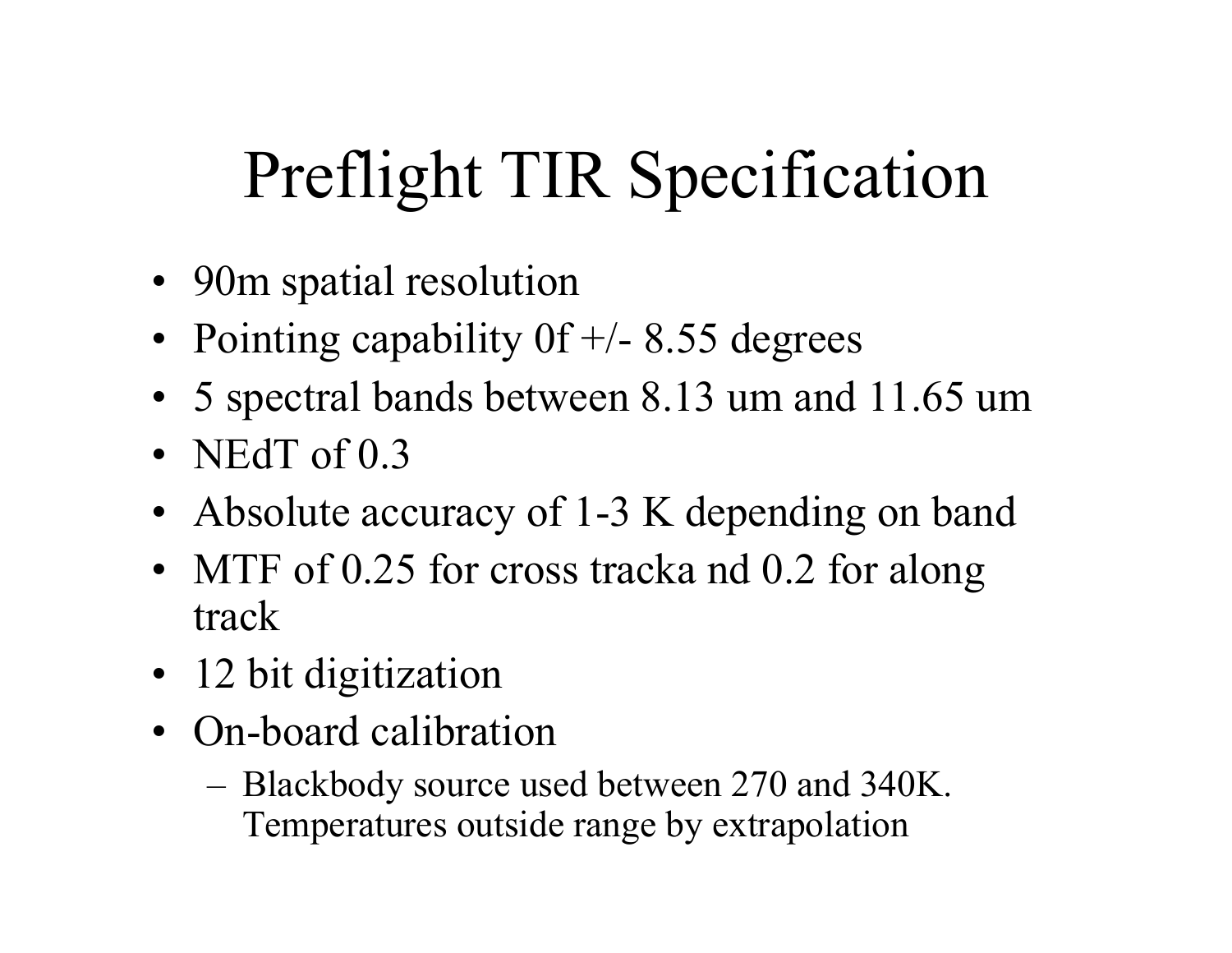# Registered Radiance at Sensor (AST03)

### **Product Description:**

Registered radiance at sensor for the ASTER channels.

### **Validation Approach:**

Comparison to calibrated reflectance sites.

Comparison to calibrated radiance sites, including the moon Comparison to calibrated temperature/emissivity sites

Comparison to calibrated geometric targets

Comparison to simultaneous in-situ and aircraft measurements made by:

- a) Algorithm developers
- b) EOS validation scientists

Comparison to equivalent values measured by other instruments.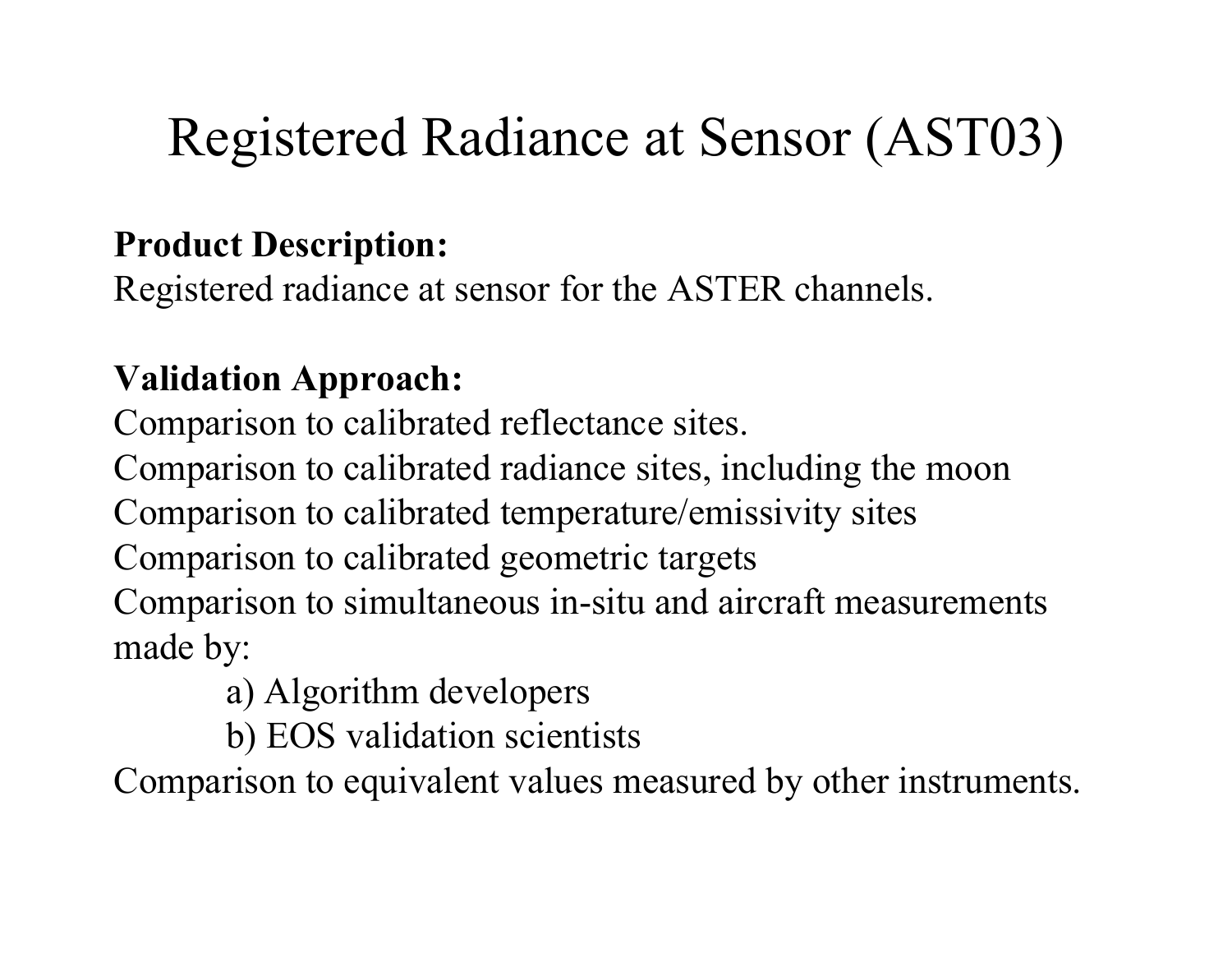Percent difference between reported ASTER Level 1B radiance and vicarious approaches (positive value indicates vicarious value exceeds ASTER value)

## **Ivanpah P l a ya from Ju n e 4, 2000**

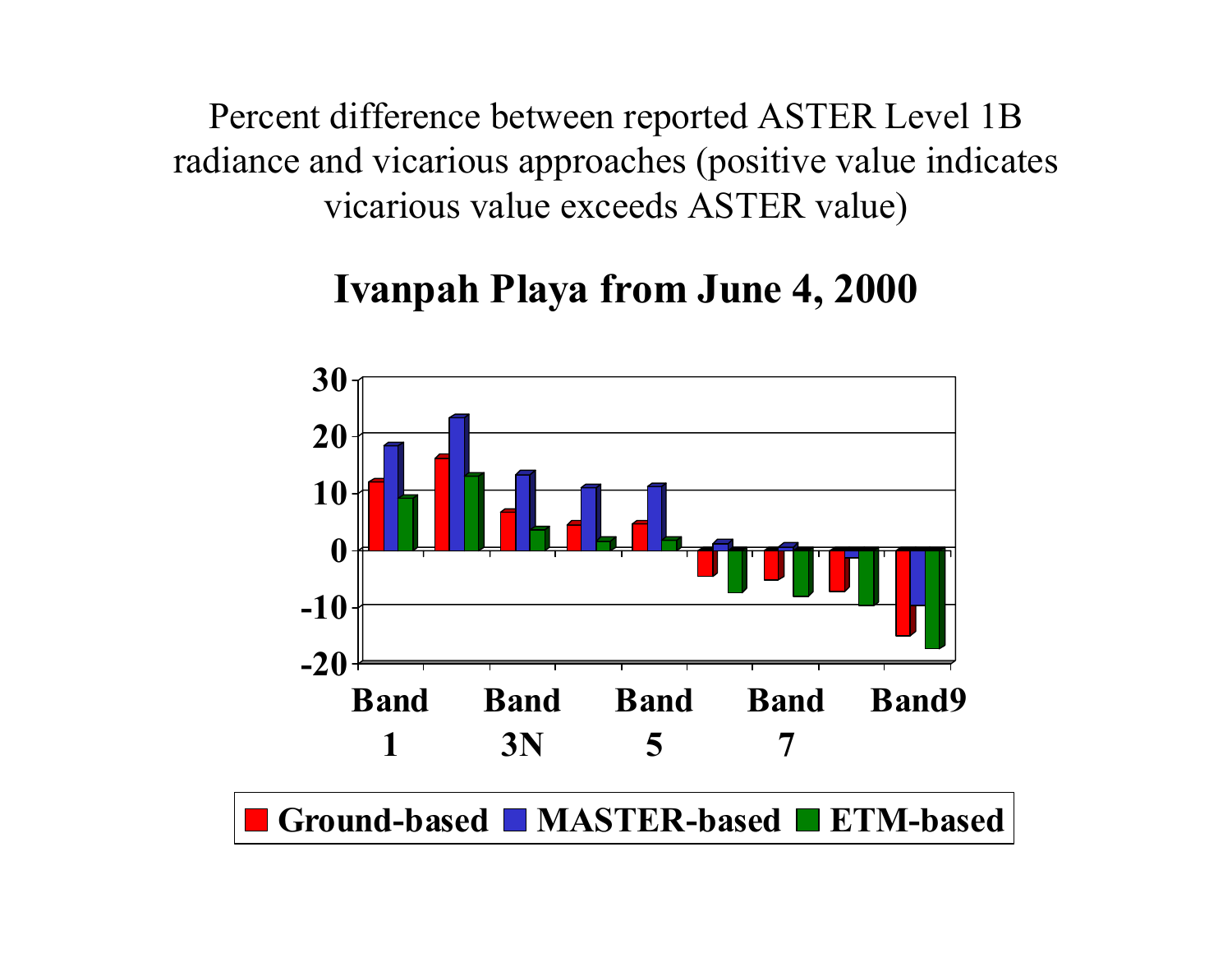## Vicarious Calibration Results

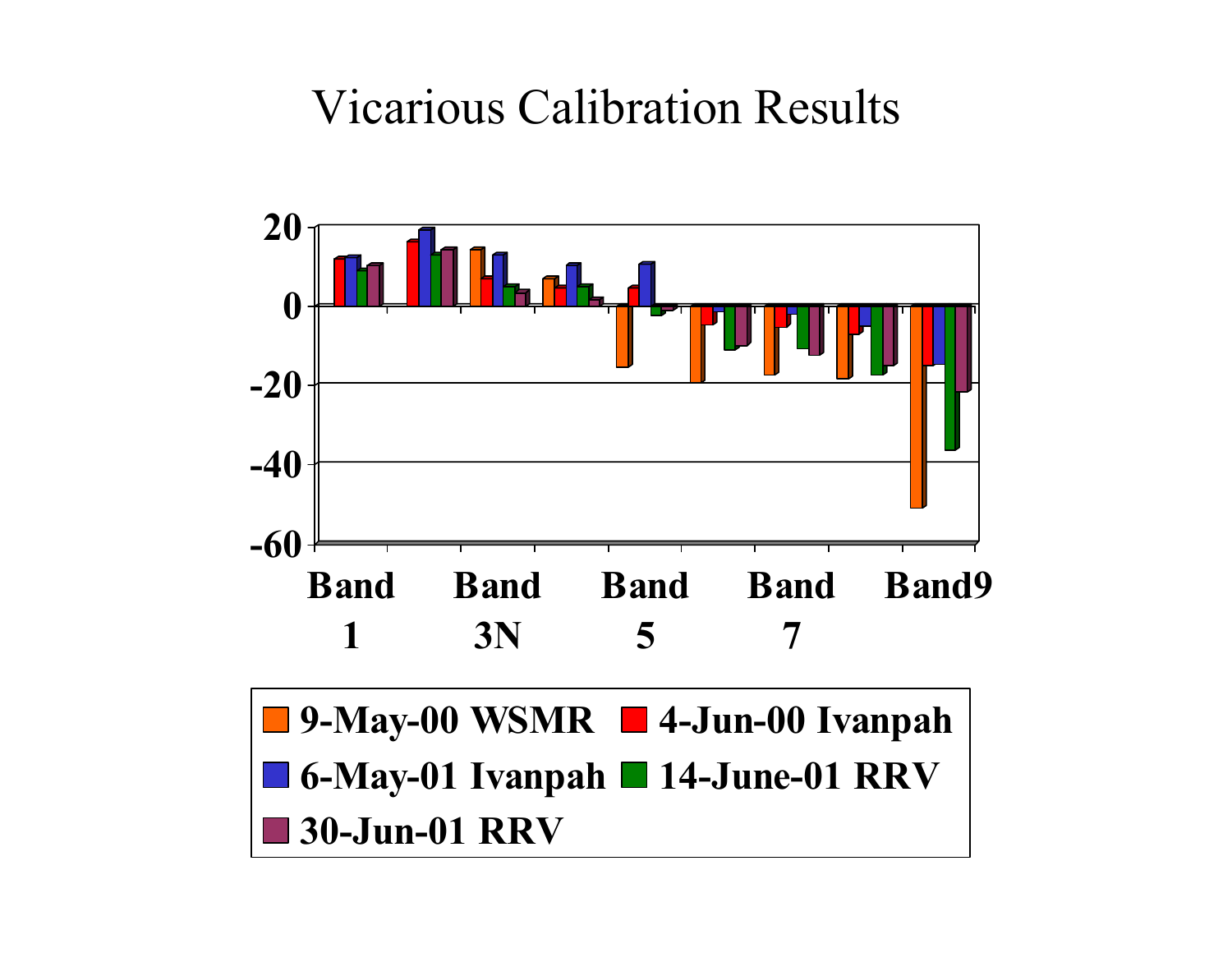## Validated Accuracy and Precision of Radiance at Sensor, VNIR/SWIR

| Band             | Accuracy                                 | Precision | <b>NEDL</b> |
|------------------|------------------------------------------|-----------|-------------|
|                  | 10%                                      | $5\%$     |             |
| $\overline{2}$   | 14%                                      | 8%        |             |
| 3N               | 8%                                       | $5\%$     |             |
| $\overline{4}$   | $6\%$                                    | $3\%$     |             |
| 5                |                                          |           |             |
| 6                |                                          |           |             |
| $\overline{7}$   | Site dependent due to cross-talk effects |           |             |
| 8                |                                          |           |             |
| $\boldsymbol{Q}$ |                                          |           |             |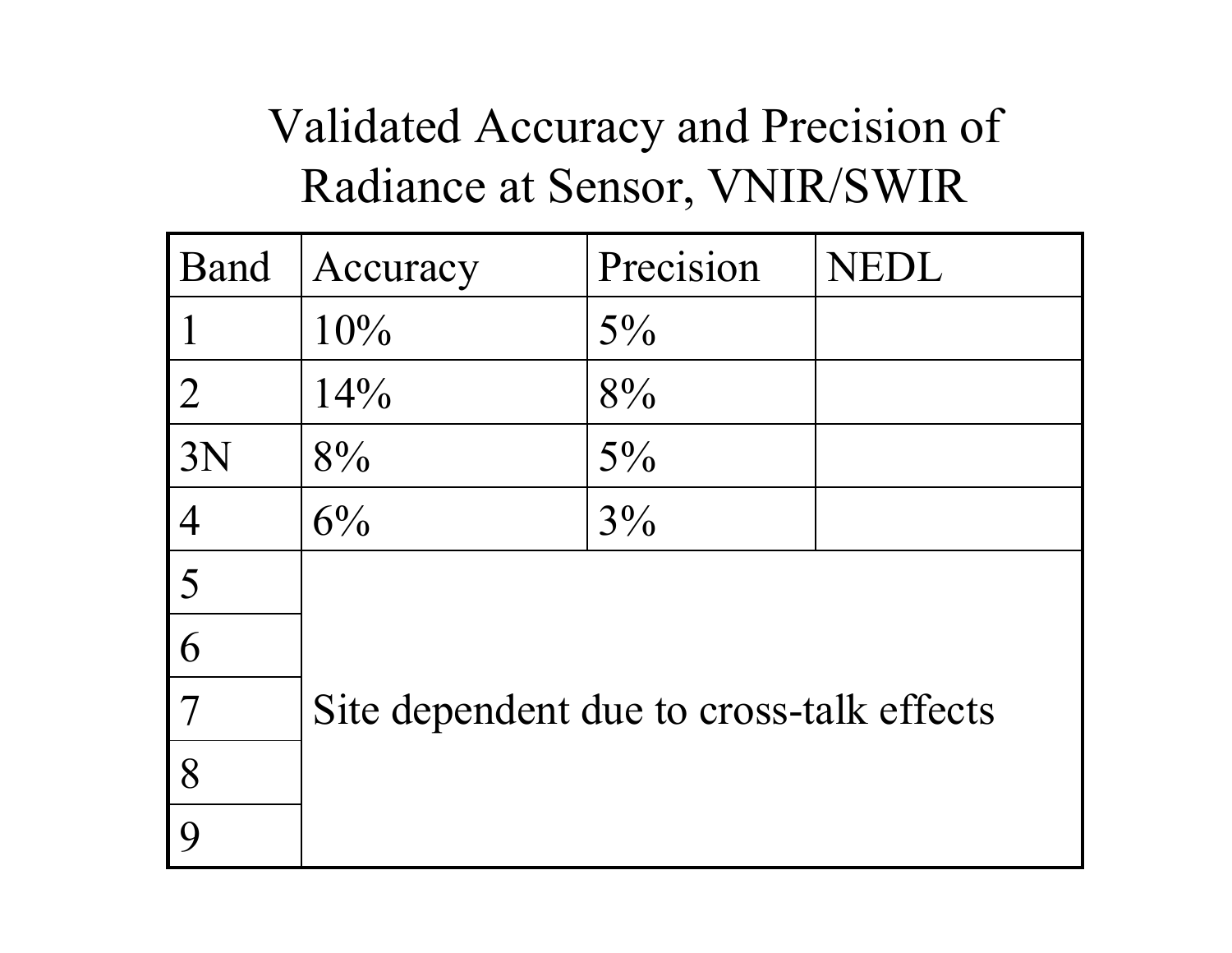#### **ASTER TIR Band OBC/VC At Sensor Radiance Comparison (Version 1.01 Software) Data From Lake Tahoe 12 March/07 November 2000, 27 February 2001 Salton Sea 04 June/07 August 2000**

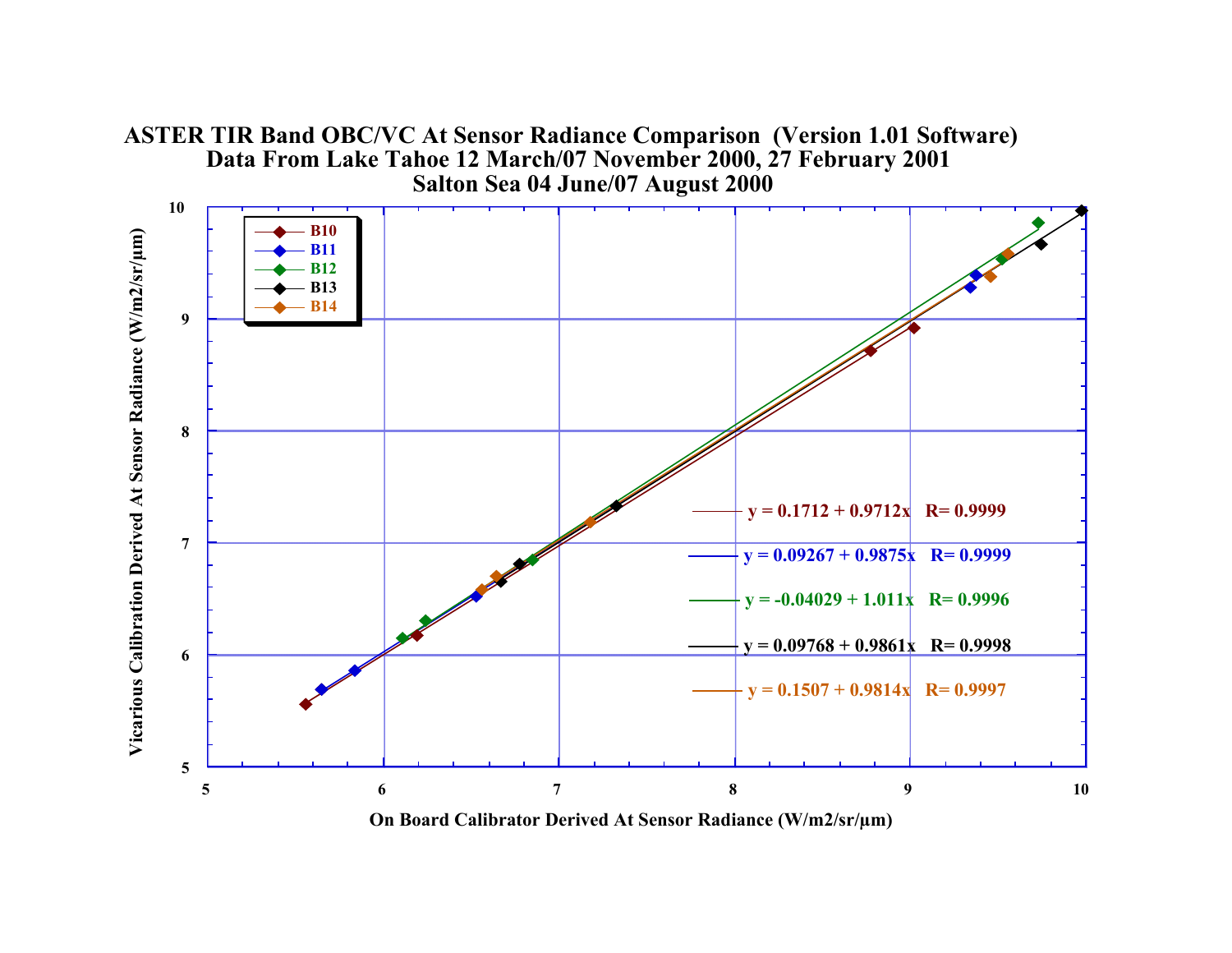Comparison of Predicted minus Satellite TIR Band Temps. for 3/12-D, 8/19- D, 6/24-N, 9/28-N and 11/07-D for 3 Similar MODIS and ASTER Bands



Instrument and Overpass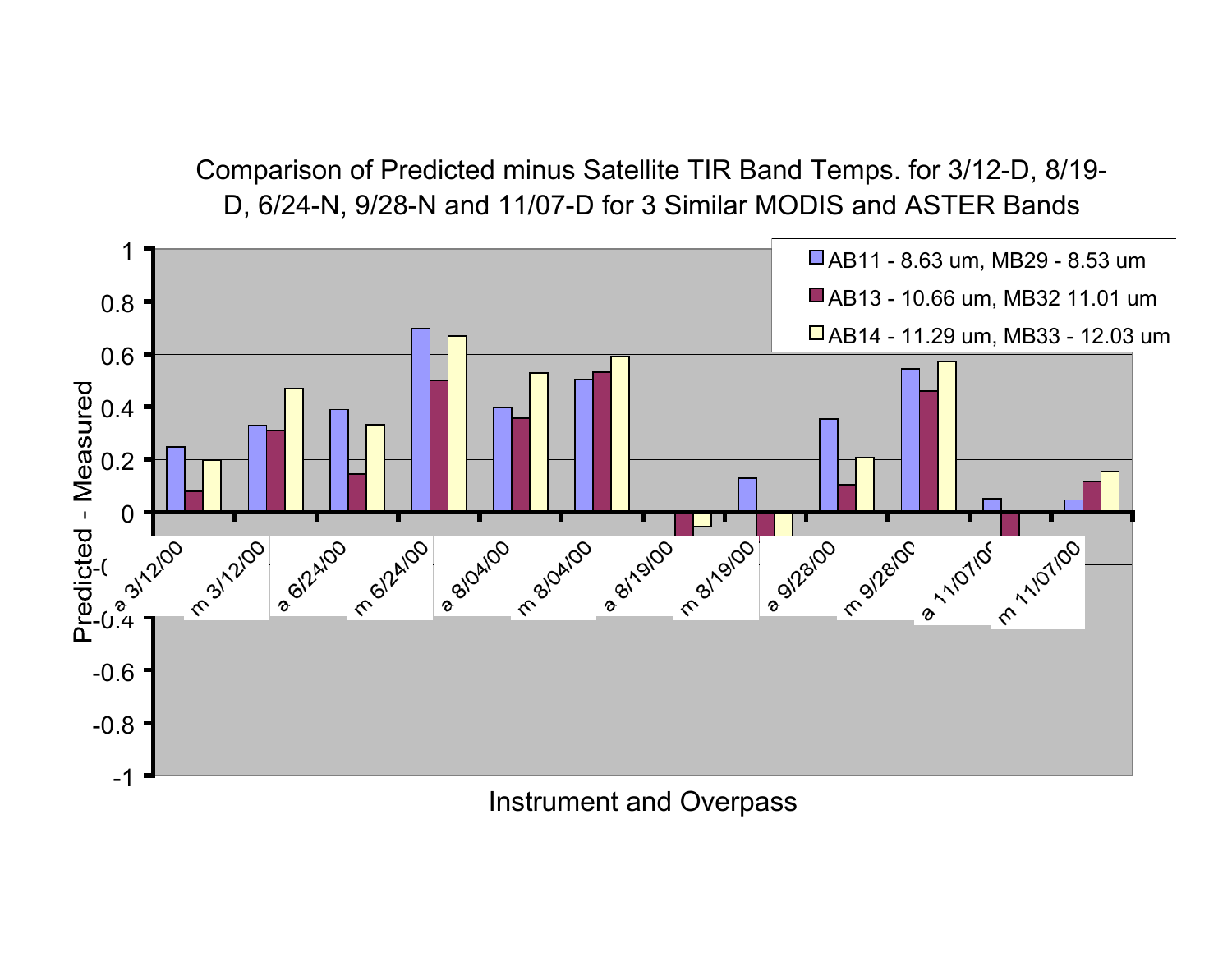### Preflight and In-Flight Validated Accuracies for MODIS and ASTER Window Channels

| Sensor       | <b>Band</b> | Preflight   | Validated                                                                | Validated              | Validated                                                                 | Validated                       |
|--------------|-------------|-------------|--------------------------------------------------------------------------|------------------------|---------------------------------------------------------------------------|---------------------------------|
|              | And         | Calibration | Accuracy                                                                 | Accuracy               | Accuracy                                                                  | Accuracy                        |
|              | Center      | Accuracy    | Mean of $\%$                                                             | Mean of BT             | Std. Dev.                                                                 | Std. Dev                        |
|              | (num)       | Req.        | Difference                                                               | Difference             | of $\%$                                                                   | of BT                           |
|              |             |             | $\left(\frac{0}{0}\right)^{2, \overline{3}, \overline{4}, \overline{5}}$ | $(K)$ <sup>3,4,5</sup> | Difference<br>$\frac{0}{2}$ $\frac{2}{3}$ , $\frac{3}{4}$ , $\frac{1}{5}$ | Difference<br>2, 3, 4, 5<br>(K) |
|              |             |             |                                                                          |                        |                                                                           |                                 |
| <b>MODIS</b> | 29(8.53)    | $<1\%$      | 0.57                                                                     | 0.27                   | 0.58                                                                      | 0.28                            |
| <b>MODIS</b> | 31(11.02)   | $<1\%$      | 0.27                                                                     | 0.17                   | 0.51                                                                      | 0.31                            |
| <b>MODIS</b> | 32(12.03)   | $<1\%$      | 0.38                                                                     | 0.25                   | 0.48                                                                      | 0.32                            |
|              |             |             |                                                                          |                        |                                                                           |                                 |
| <b>ASTER</b> | 10(8.29)    | $\leq$ 1 K  | 0.69                                                                     | 0.32                   | 0.52                                                                      | 0.24                            |
| <b>ASTER</b> | 11(8.63)    | $<$ 1 K     | 0.49                                                                     | 0.24                   | 0.36                                                                      | 0.18                            |
| <b>ASTER</b> | 12(9.08)    | $<$ 1 K     | 0.44                                                                     | 0.22                   | 0.36                                                                      | 0.19                            |
| <b>ASTER</b> | 13(10.66)   | $<$ 1 K     | 0.09                                                                     | 0.06                   | 0.34                                                                      | 0.20                            |
| <b>ASTER</b> | 14 (11.29)  | $<$ 1 K     | 0.32                                                                     | 0.20                   | 0.33                                                                      | 0.21                            |
|              |             |             |                                                                          |                        |                                                                           |                                 |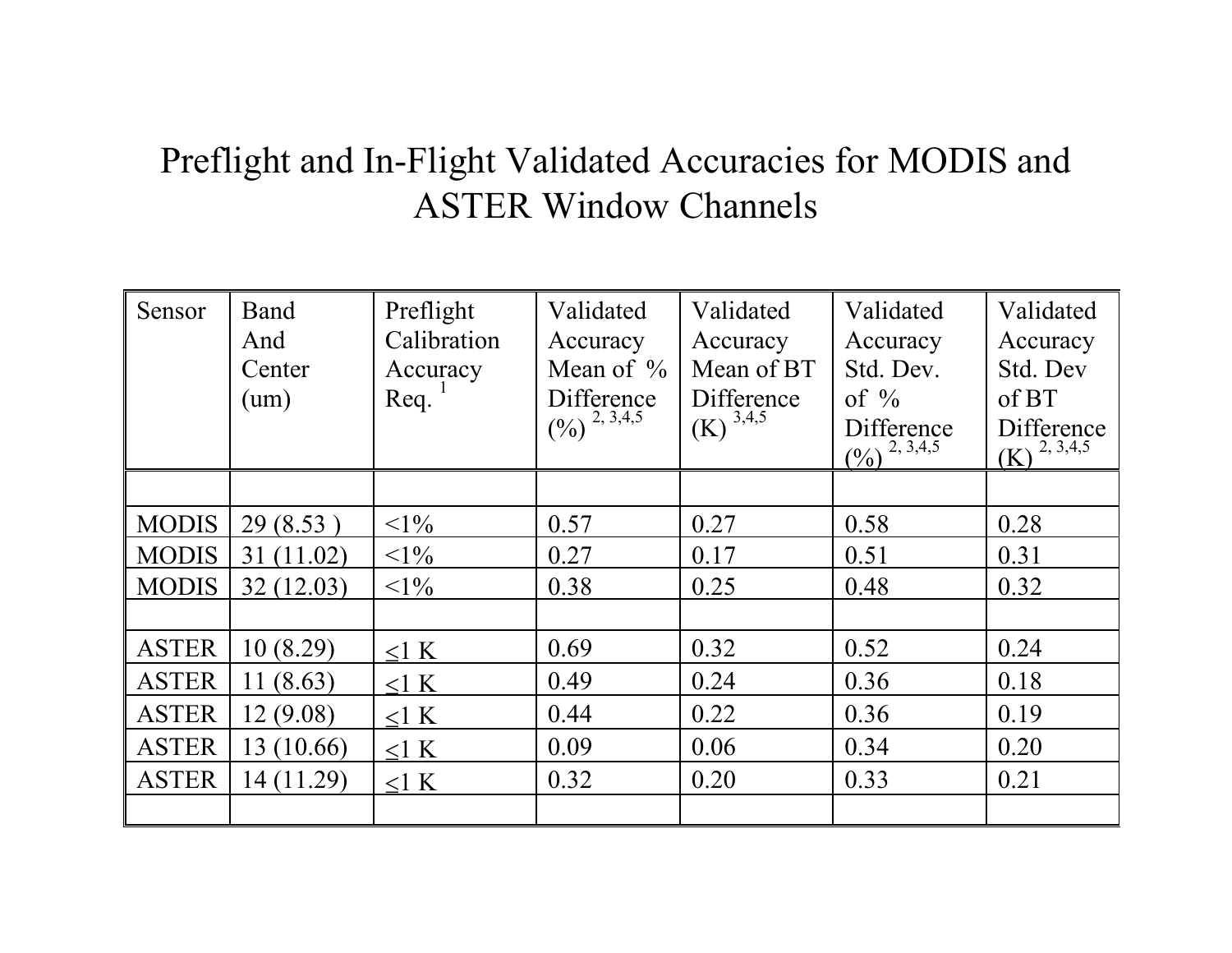# Notes for Radiance at Sensor Validation Table

<sup>1.</sup> The ASTER preflight calibration accuracy requirement is for the 270-340 K range.

2. The % difference is calculated as the (Predicted-Measured)/Predicted)\*100 where the predicted is derived from the field measurements and the measured is the satellite values.

<sup>3.</sup> The results are for scenes in the radiance range  $6.8$ - $8.3$  W/m2/sr/ $\mu$ m, brightness temperature range 278-290K using MODIS channel 31 as a reference.

4. All scenes used were nadir views and the Table 3 does not include differences due to view angle (e.g. response versus scan angle for MODIS).

<sup>5.</sup> Different sized areas were used for the retrievals due to the different spatial resolutions of the 2 instruments.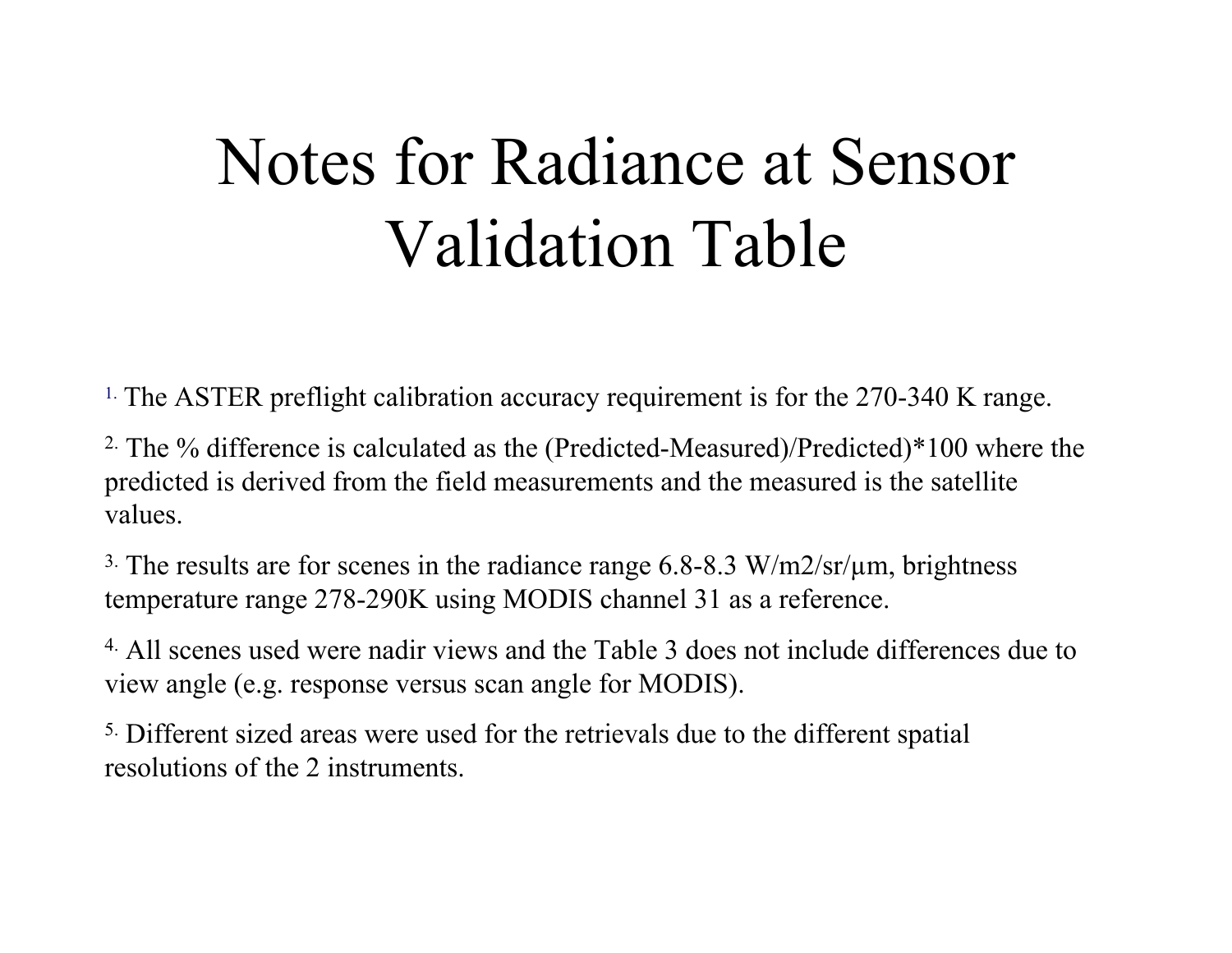# Surface Radiance – VNIR, SWIR (AST09)

### **Product Description:**

Surface radiance in VNIR and SWIR bands at 15-m and 30-m resolutions, respectively, obtained by applying an atmospheric correction to the at-sensor radiances. The atmospheric correction algorithm is applied to clear-sky pixels .

### **Validation Approach:**

Comparison to calibrated reflectance sites.

Comparison to calibrated radiance sites, including the moon Comparison to simultaneous in-situ and aircraft measurements made by:

- a) Algorithm developers
- b) EOS validation scientists

Comparison to equivalent values measured by other instruments.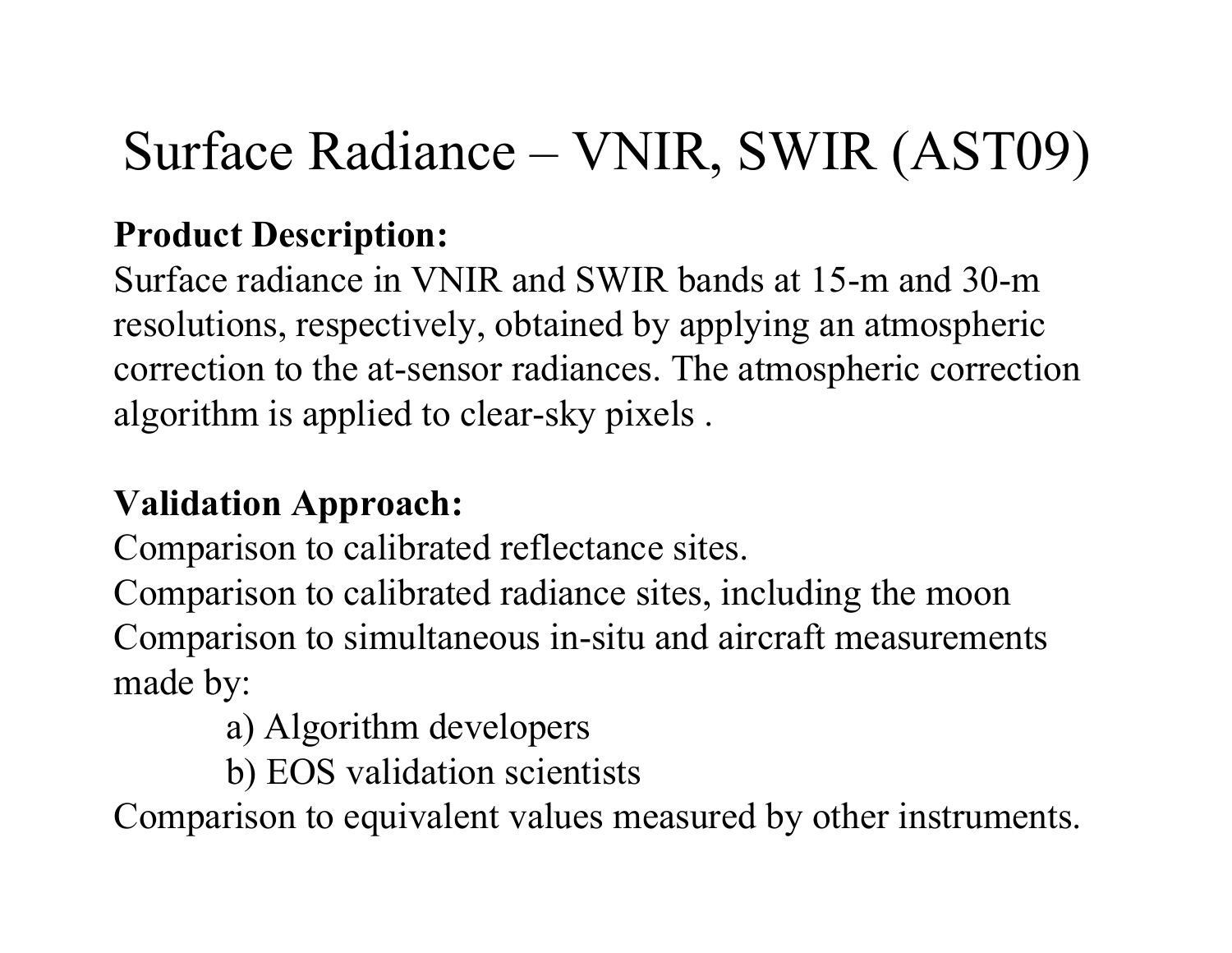Percent difference between retrieved Level 2 radiance/reflectance and ground-based measurements

## **Ivanpah Playa fr o m June 4, 2000**

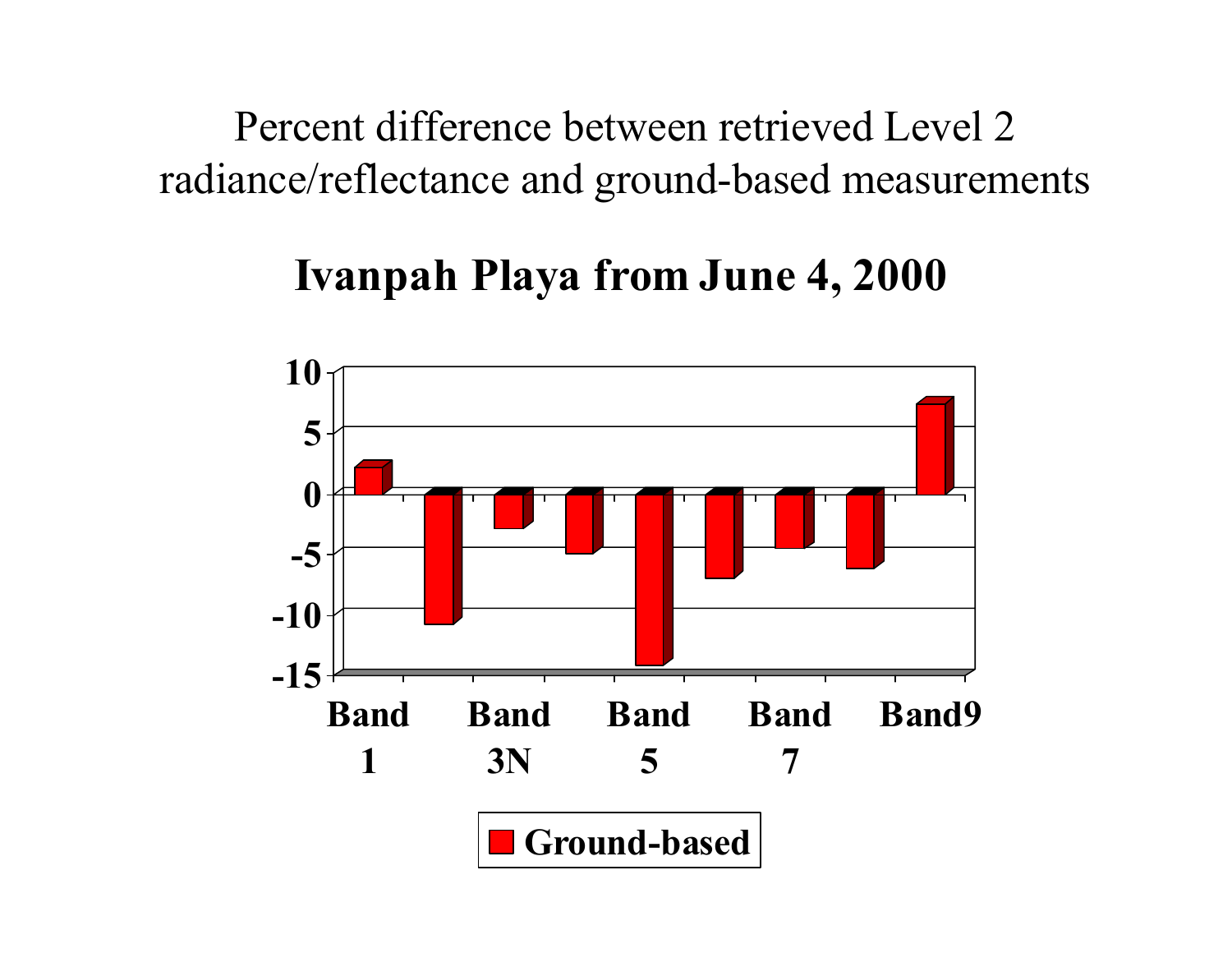| Band           | <b>Prelaunch Estimated</b>               | Postlaunch   |
|----------------|------------------------------------------|--------------|
|                | Accuracy                                 | Validation   |
|                | 8% at reflectance                        | TBD awaiting |
| $\overline{2}$ | larger than $0.2$                        | calibration  |
| 3N             | $0.012$ in reflectance for               | evaluation   |
| $\overline{4}$ | values less than 0.2                     |              |
| 5              |                                          |              |
| 6              |                                          |              |
|                | Site dependent due to cross-talk effects |              |
| 8              |                                          |              |
| Q              |                                          |              |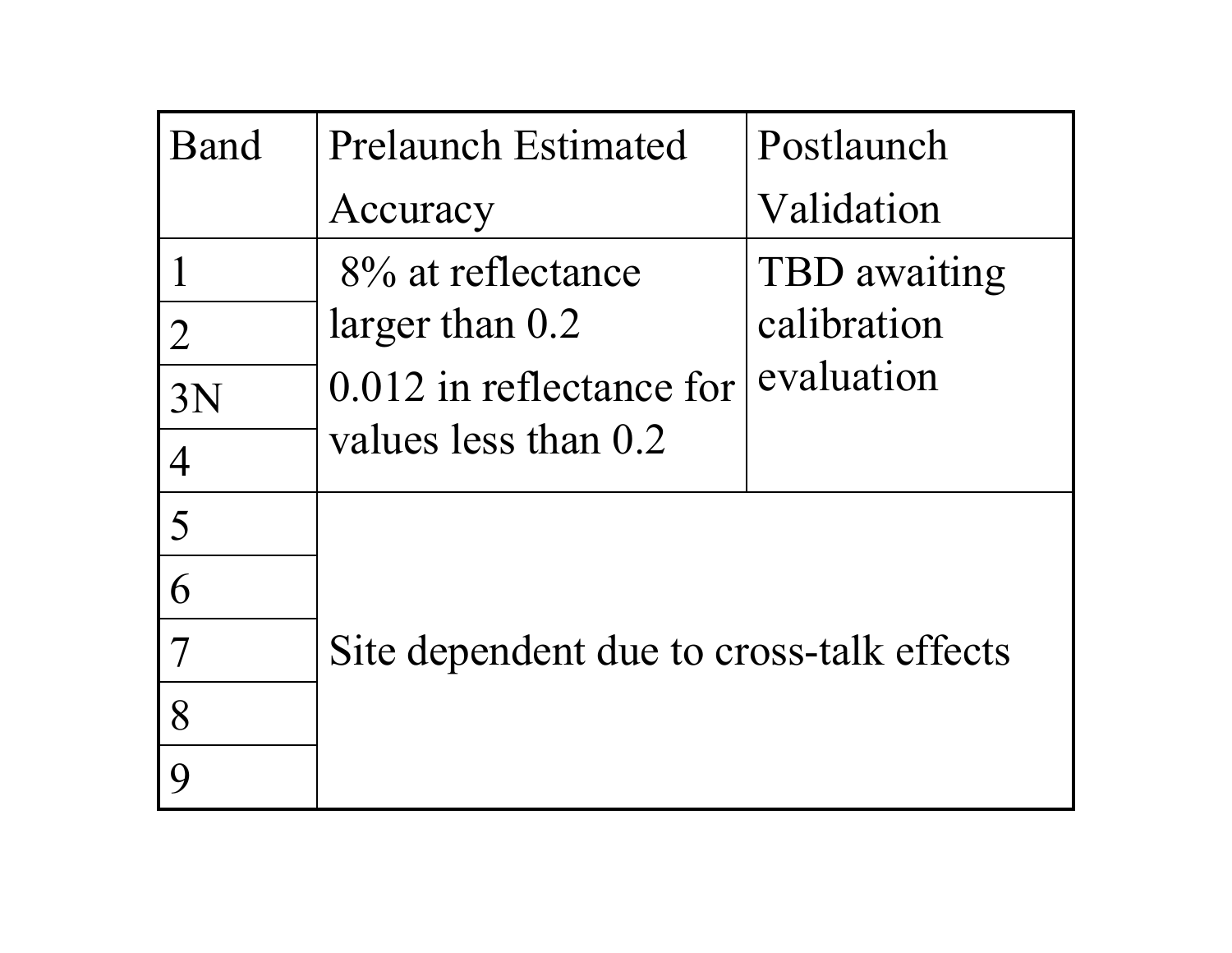# Surface Radiance – TIR (AST09)

### **Product Description:**

Surface leaving radiance and downwelling sky irradiance for the five TIR channels at 90 m spatial resolution. This radiance includes both surface emitted and surface reflected components, it is calculated for clear-sky pixels only.

### **Validation Approach:**

Comparison to calibrated temperature/emissivity sites Comparison to simultaneous in-situ and aircraft measurements made by:

- a) Algorithm developers
- b) EOS validation scientists

Comparison to equivalent values measured by other instruments.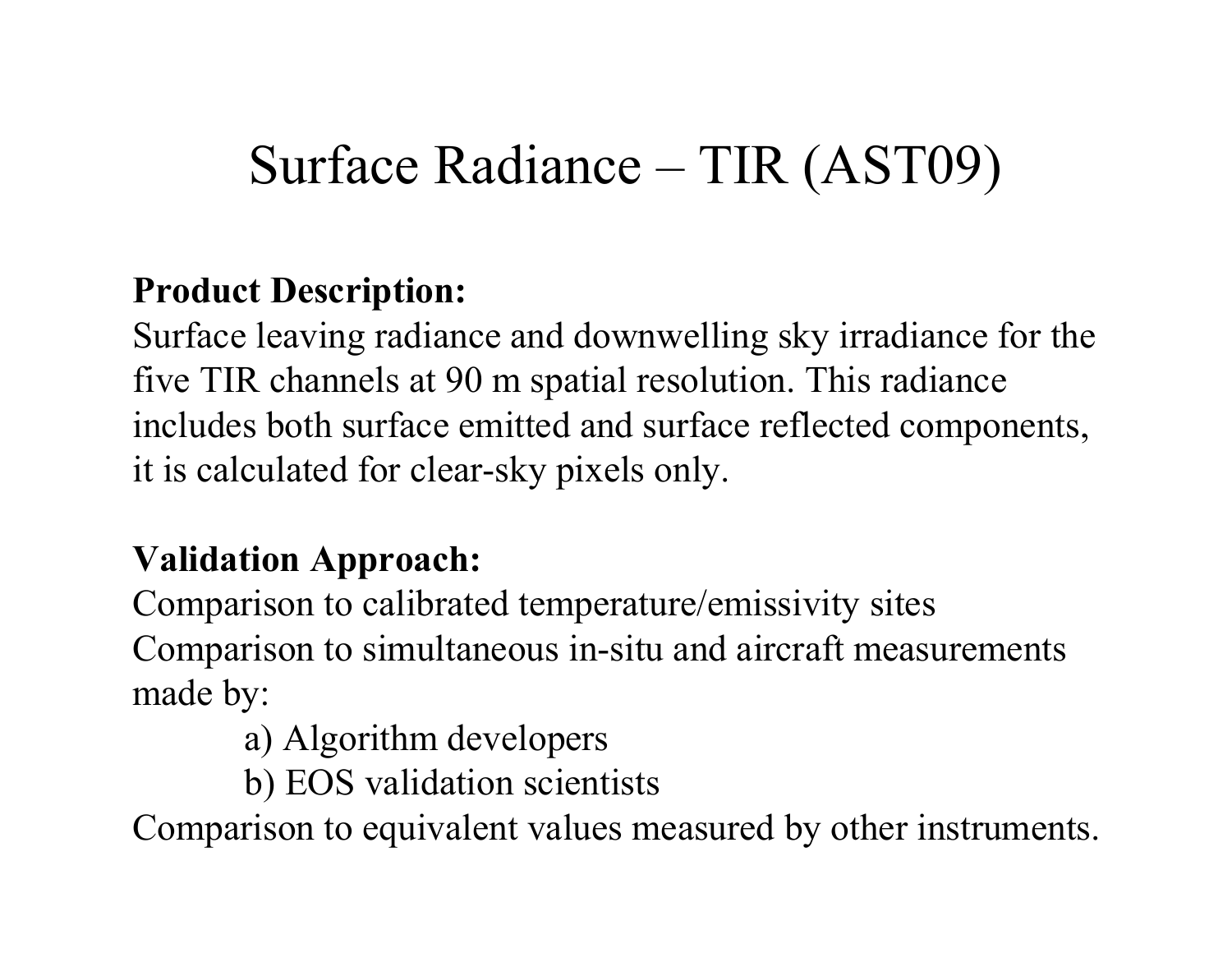## ASTER TIR Band Surface Leaving Radiance Level 2 Product Data Validation

**Status:**

- **1. Current Status is "Beta". Upgrade to "Provisional" expected in August 2001.**
- **2. Several important errors related to interpolation and extrapolation of the auxiliary data sets (DEMs, NCEP atmospheric profiles were found and corrected.**
- **3. Direct validation at higher altitudes (i.e. less than 1 cm column water amount) indicates agreement to within 2%using NCEP assimilation model profiles.**
- **4. Statistical analysis by Japanese ASTER colleagues indicates larger errors are directly correlated to larger water amounts.**
- **5. MODIS derived atmospheric profiles have been tried but these beta version profiles do not yet provide better results than the NCEP assimilation model data.**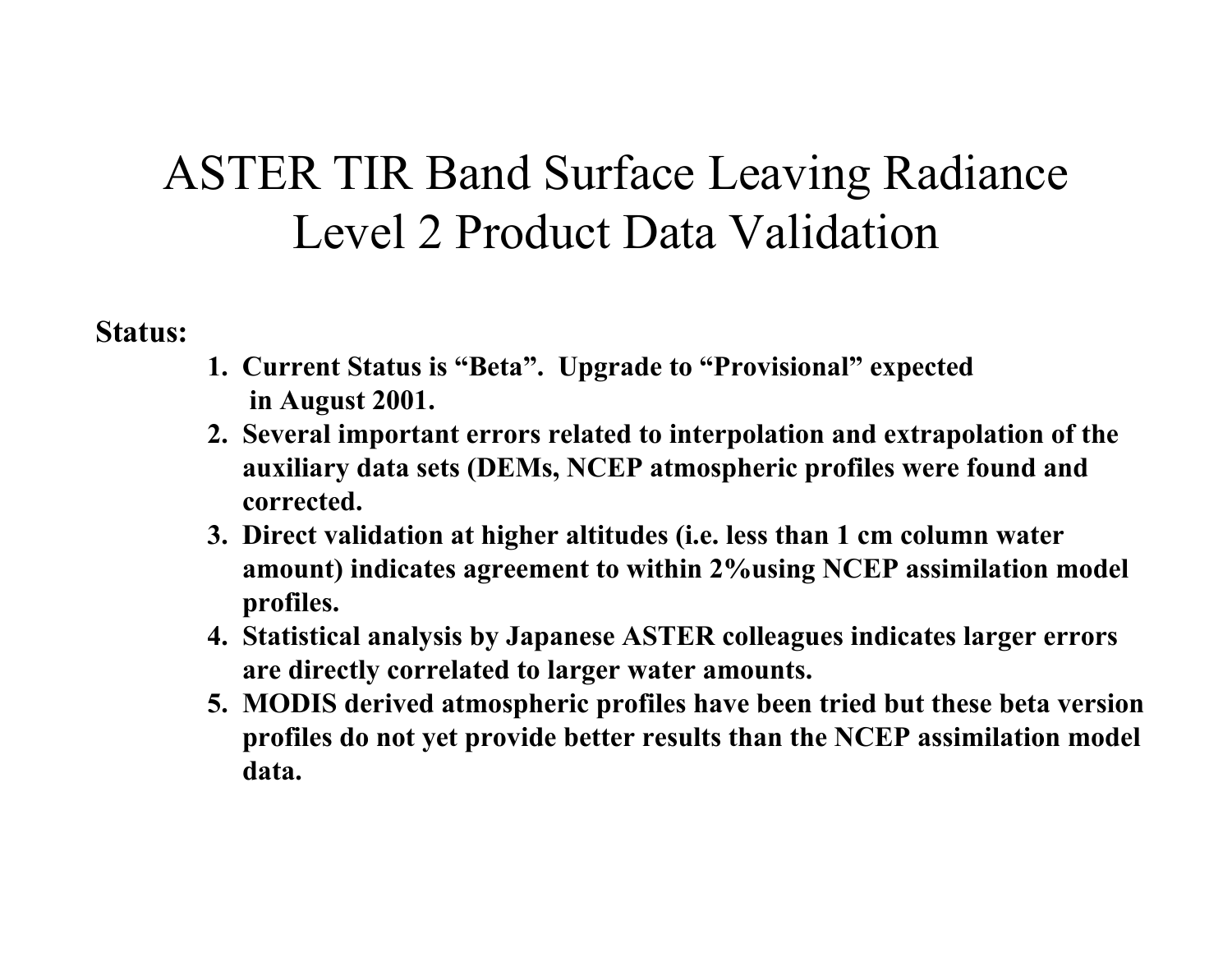# Surface Reflectance (AST08)

### **Product Description:**

Surface reflectance for each of the VNIR and SWIR bands at 15-m and 30-m resolutions, respectively. The atmospheric correction algorithm is applied to clear-sky pixels only and the results are reported as a number between 0 and 1.

### **Validation Approach:**

Comparison to calibrated reflectance sites Comparison to simultaneous in-situ and aircraft measurements made by:

- a) Algorithm developers
- b) EOS validation scientists

Comparison to equivalent values measured by other instruments.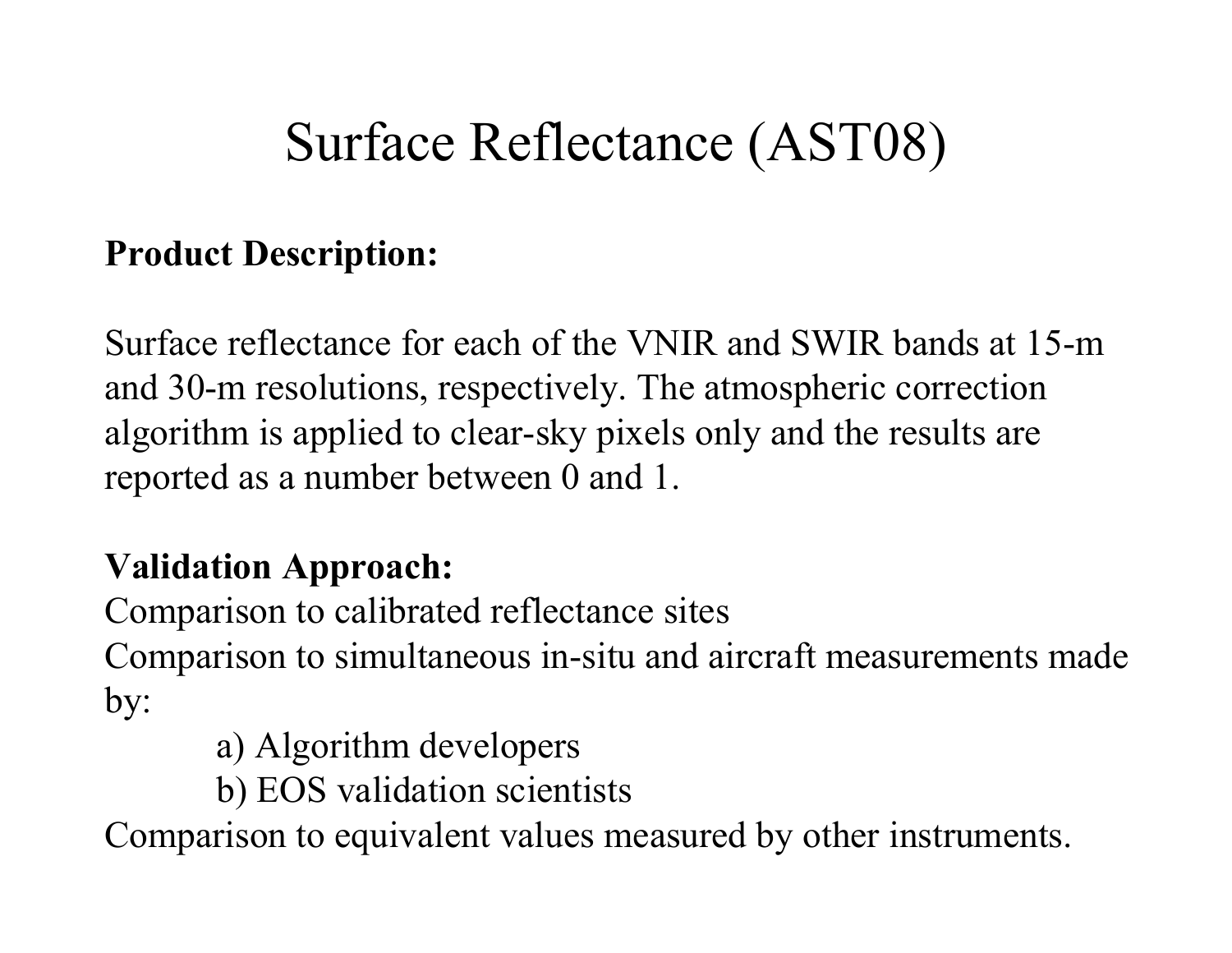# Surface Kinetic Temperature (AST08)

### **Product Description:**

This product contains surface temperatures at 90-m resolution generated the five thermal infrared channels.

## **Validation Approach:**

Laboratory modeling

Comparison to calibrated temperature sites

Comparison to simultaneous in-situ and aircraft measurements made by:

- a) Algorithm developers
- b) EOS validation scientists

Comparison to equivalent values measured by other instruments.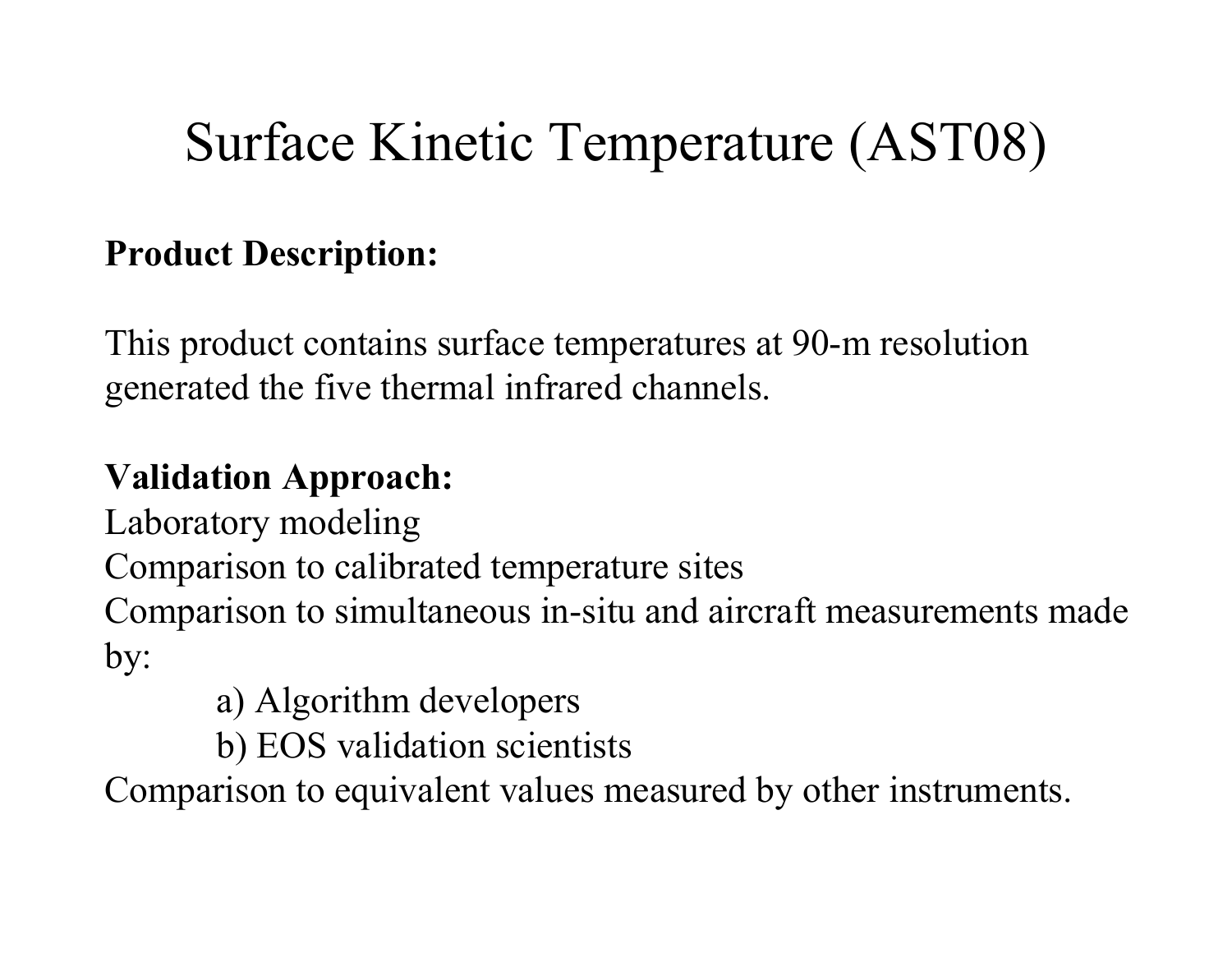

**Overpass Date**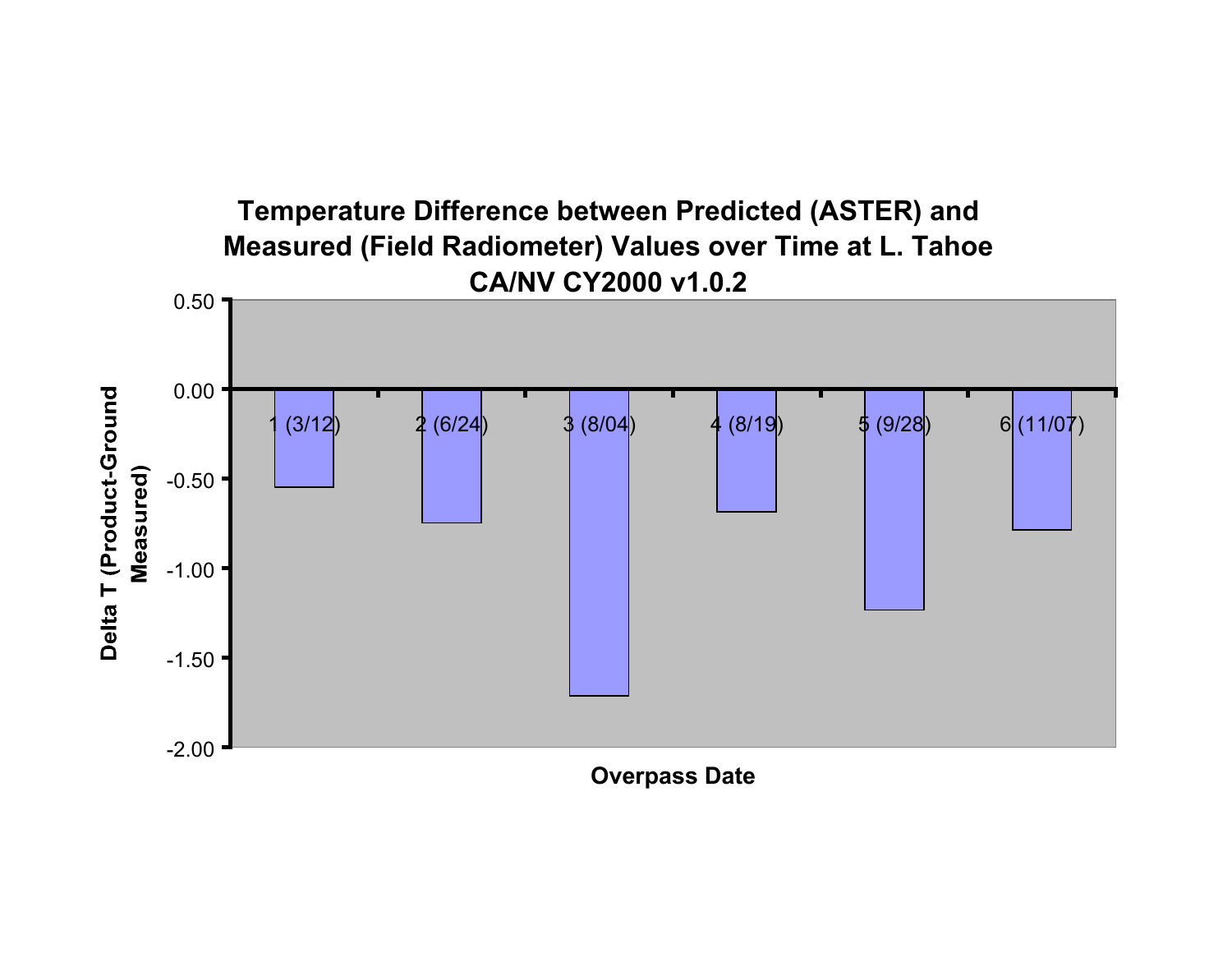# Surface Emissivity (AST05)

### **Product Description:**

Surface emissivity at 90-m resolution generated from the five thermal infrared channels. Surface emissivity is required to derive land surface temperature (AST08) data, also at a resolution of 90 meters.

### **Validation Approach:**

Comparison to calibrated emissivity sites Comparison to simultaneous in-situ and aircraft measurements made by:

- a) Algorithm developers
- b) EOS validation scientists

Comparison to equivalent values measured by other instruments.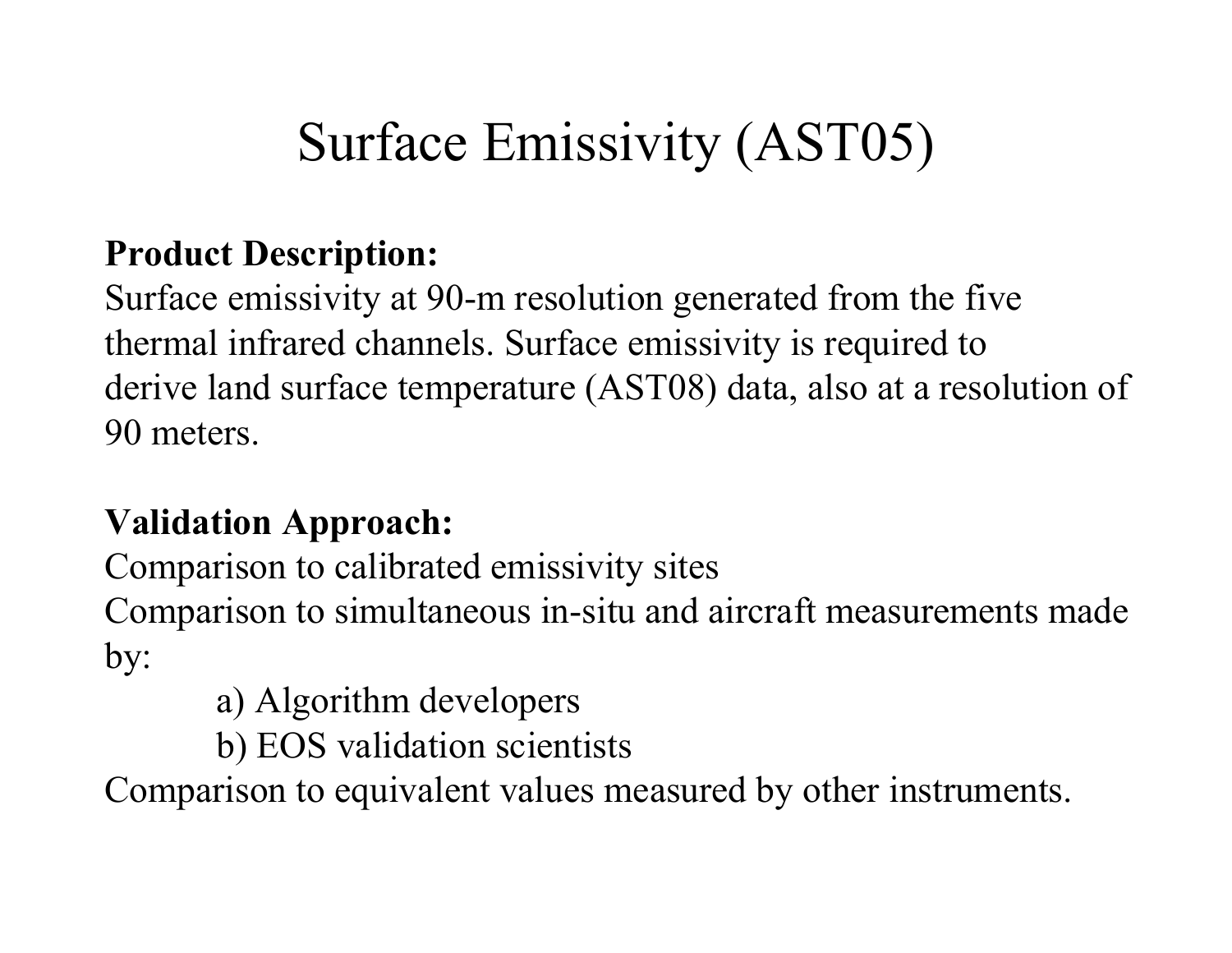**Emissivity Difference between Product and Lab. Measured Water Values at L. Tahoe CA/NV over Time CY2000 v1.0.2**



#### **Overpass Date**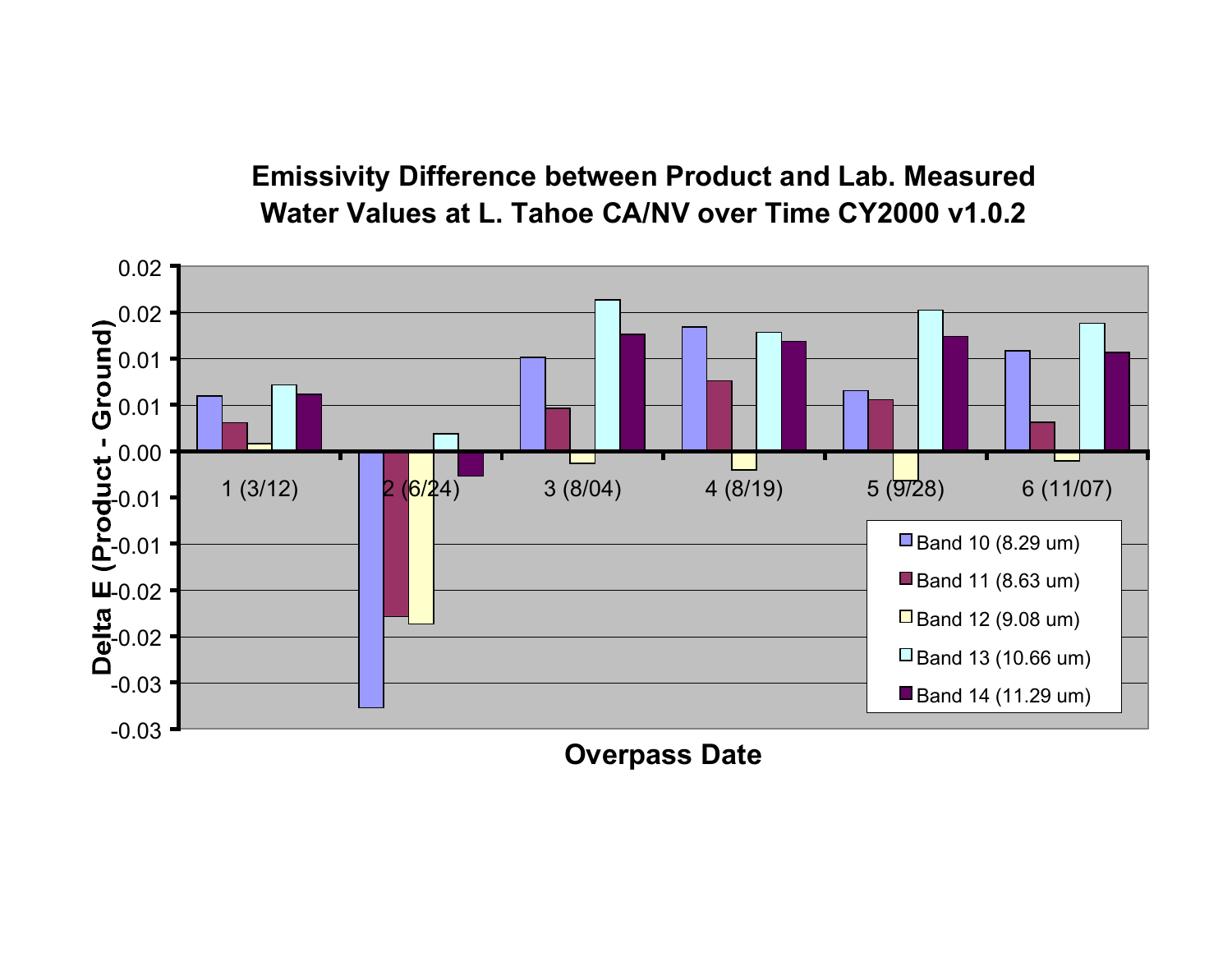### **EMISSIVITY RECOVERY EMISSIVITY RECOVERYOVER ROCKS OVER ROCKS**

- Recovery is within specifications for "best" site
- Performance is degraded at sea level
- Natural variability vs. characterization





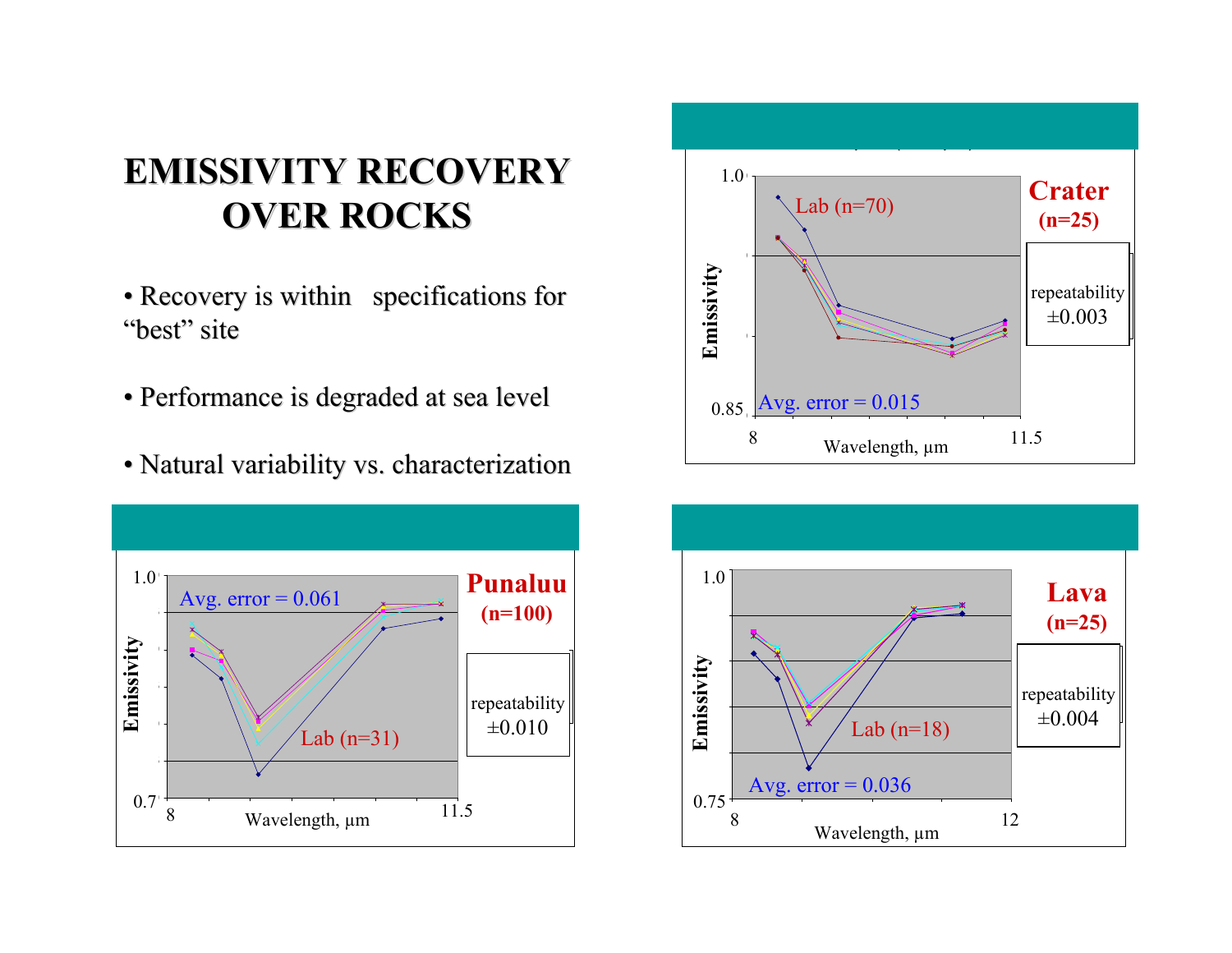## **Effect of MMD Effect of MMD Lava MMD thresholding -thresholding thresholding on lava emissivities emissivities**





Subset



Emissivity  $(MMD = 0.032)$  Subse  $(R=10, G=12, B=14)$ 

Subset



Histogram of Band 12

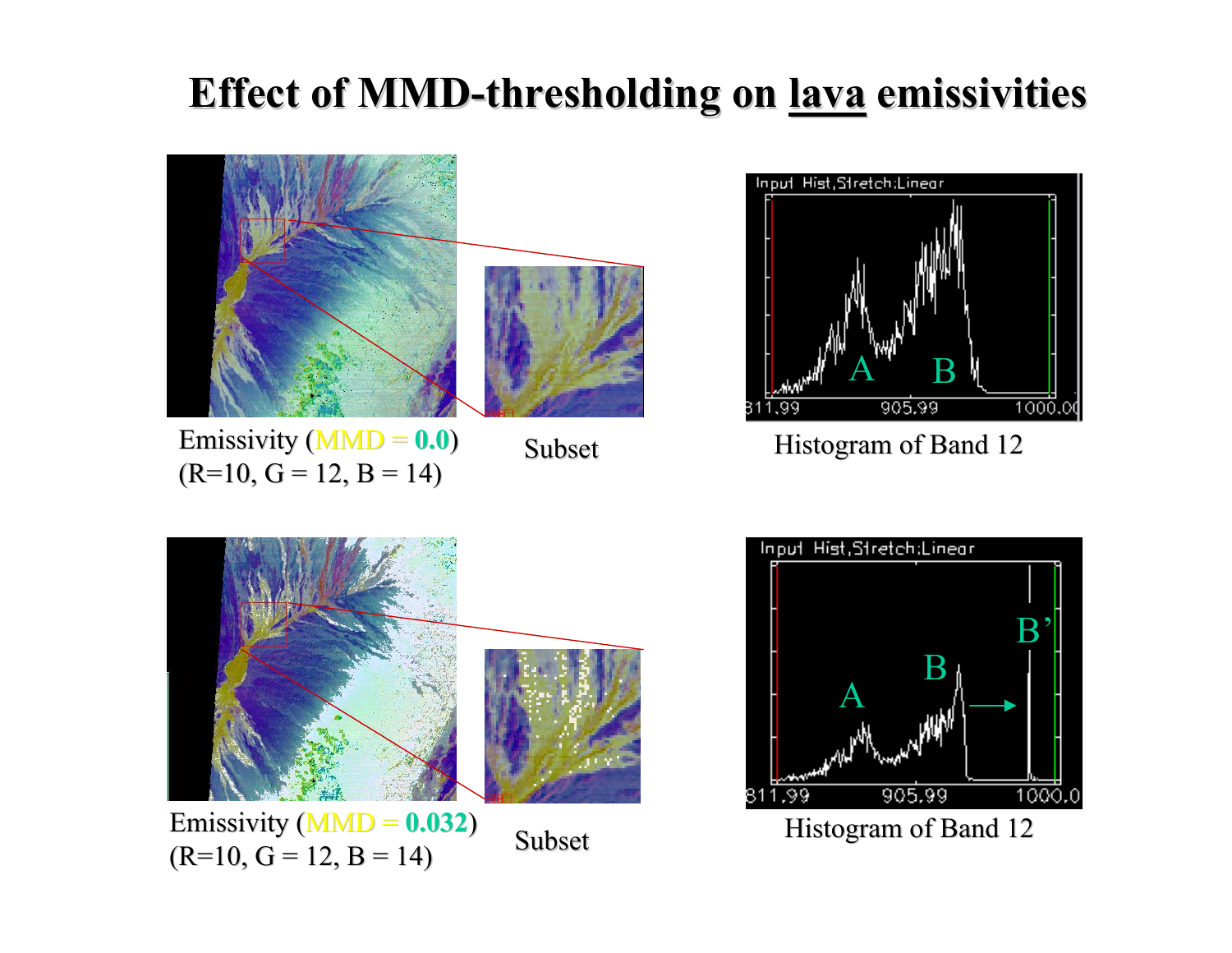# Performance

- •• TES can under some conditions meet the predicted performance criteria: ±1.5K and  $\pm 0.015$  emissivity
- • Performance depends critically on atmospheric correction
- •• Natural variability provides a limit on TES performance (MMD regression) even of all engineering problems are considered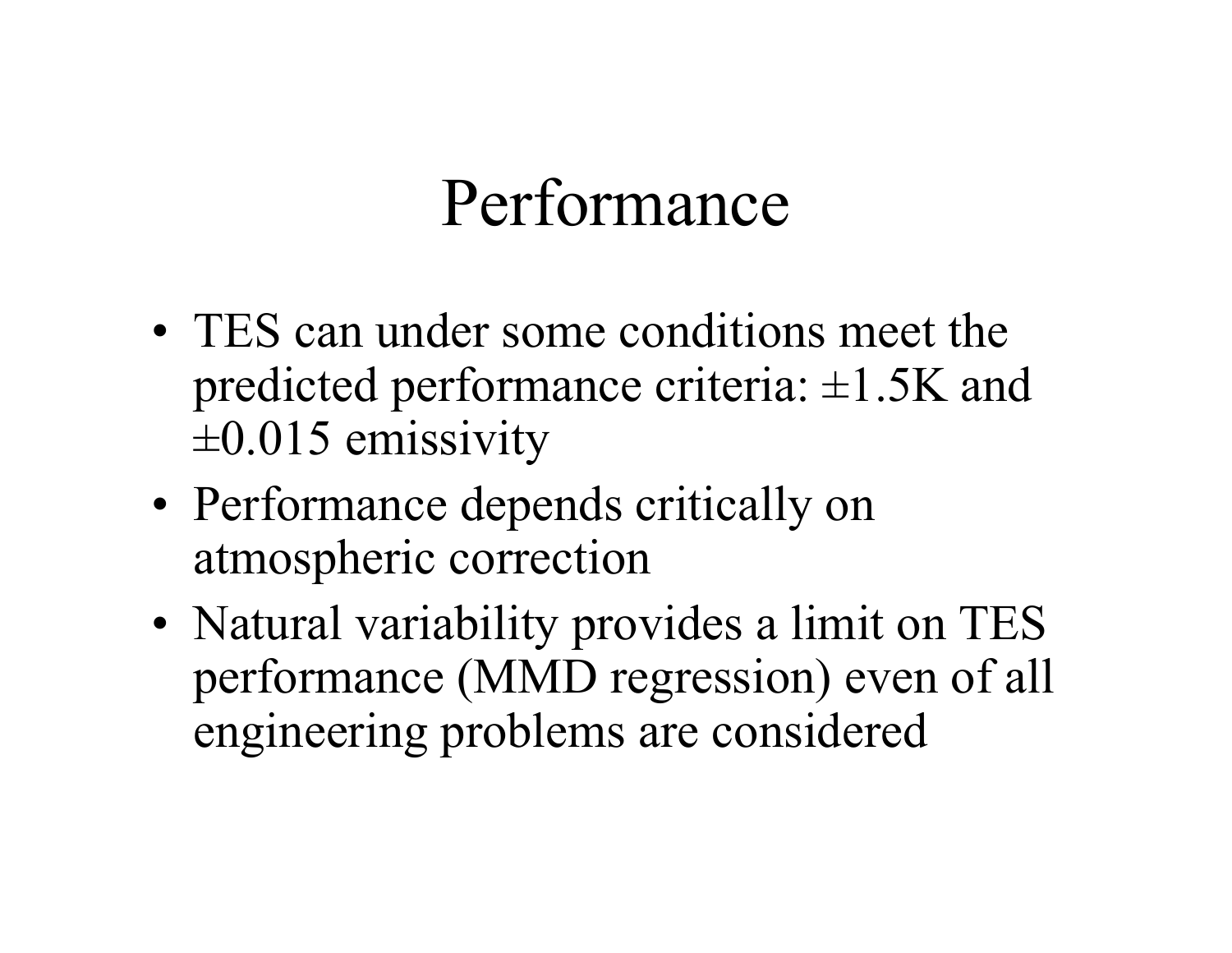#### Preflight and Validated Accuracy of the ASTER surface

#### emissivity product (AST08) over water.

| <b>ASTER Surface Temperature Product (AST08)</b> |                                                    |                                                                       |                                                                    |
|--------------------------------------------------|----------------------------------------------------|-----------------------------------------------------------------------|--------------------------------------------------------------------|
| Cover Type                                       | Preflight Product<br>Accuracy<br>Requirement $(K)$ | Validated accuracy<br>Mean of<br>Temperature<br>Difference (K)<br>1,2 | Validated accuracy<br>Std. Dev of<br>Temperature<br>Difference (K) |
| Water                                            | $\pm$ 1.5                                          | $-0.95$                                                               | 0.44                                                               |

| <b>ASTER Surface Emissivity Product (AST08)</b> |                                                    |                                                                                |                                                                                    |
|-------------------------------------------------|----------------------------------------------------|--------------------------------------------------------------------------------|------------------------------------------------------------------------------------|
| Cover Type<br>Water                             | Preflight Product<br>Accuracy<br>Requirement $(K)$ | Validated accuracy<br>Mean of<br>Emissivity<br>Difference $(K)$ <sup>1,2</sup> | Validated accuracy<br>Std. Dev of<br>Emissivity<br>Difference $(K)$ <sup>1,2</sup> |
|                                                 |                                                    |                                                                                |                                                                                    |
| Band 10                                         | ± 0.015                                            | 0.003                                                                          | 0.015                                                                              |
| Band 11                                         | ± 0.015                                            | 0.001                                                                          | 0.009                                                                              |
| Band 12                                         | ± 0.015                                            | $-0.004$                                                                       | 0.007                                                                              |
| Band 13                                         | $\pm 0.015$                                        | 0.011                                                                          | 0.006                                                                              |
| Band 14                                         | ± 0.015                                            | 0.008                                                                          | 0.006                                                                              |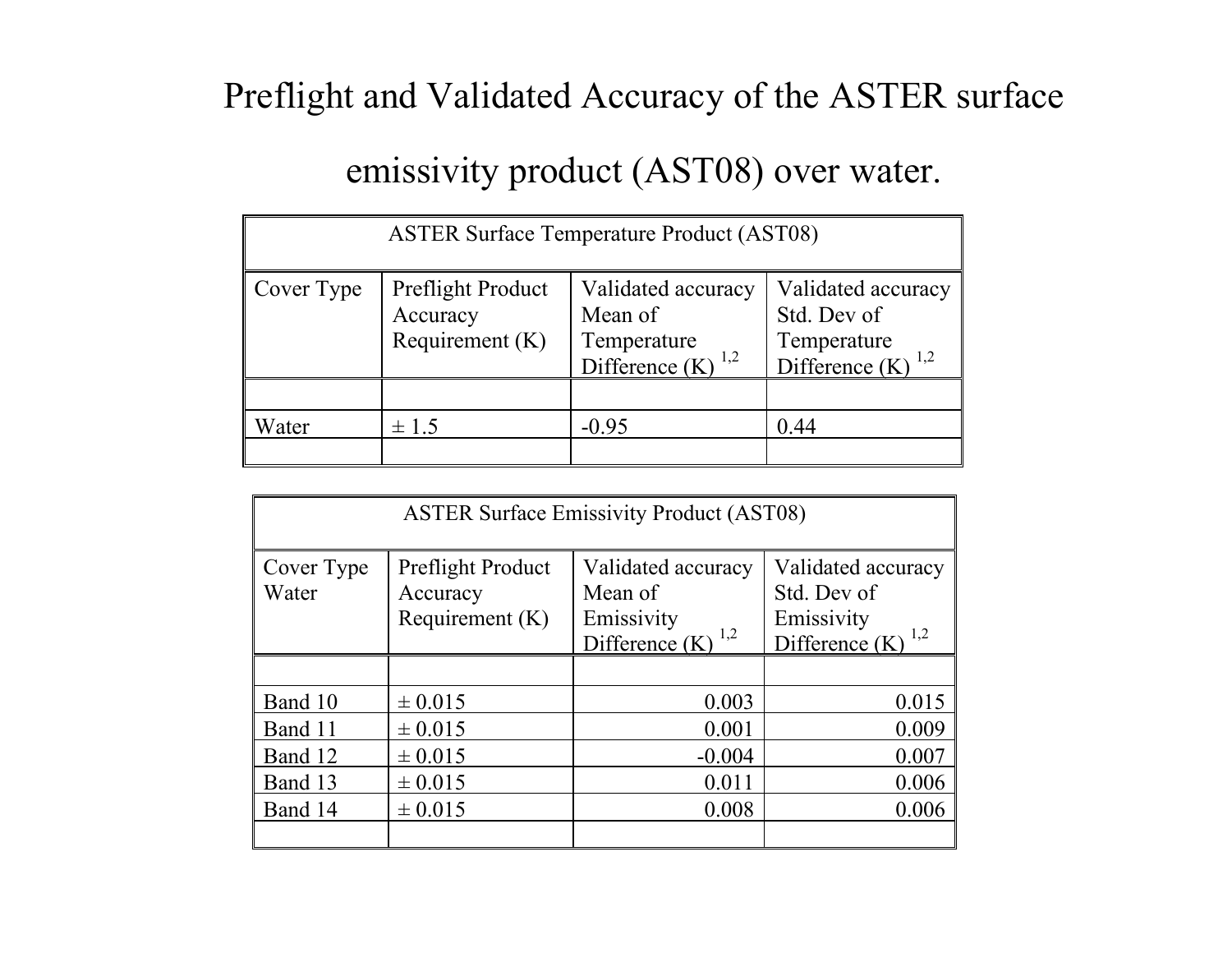# Digital Elevation Models (AST14)

### **Product Description:**

High spatial resolution DEMs (up to 7 m absolute horizontal and vertical accuracy with appropriate ground control, and up to 10 m relative accuracy without ground control) ASTER DEMs should meet 1:50,000 to 1:250,000 map accuracy standards. A DEM data set will be acquired for all of the Earth's land surface below 82 degrees latitude by the end of the 6 year mission. ASTER stereo pairs also can be processed to DEMs by users operating their own software.

### **Validation Approach:**

Comparison to calibrated DEM sites Comparison to DEM's created by other instruments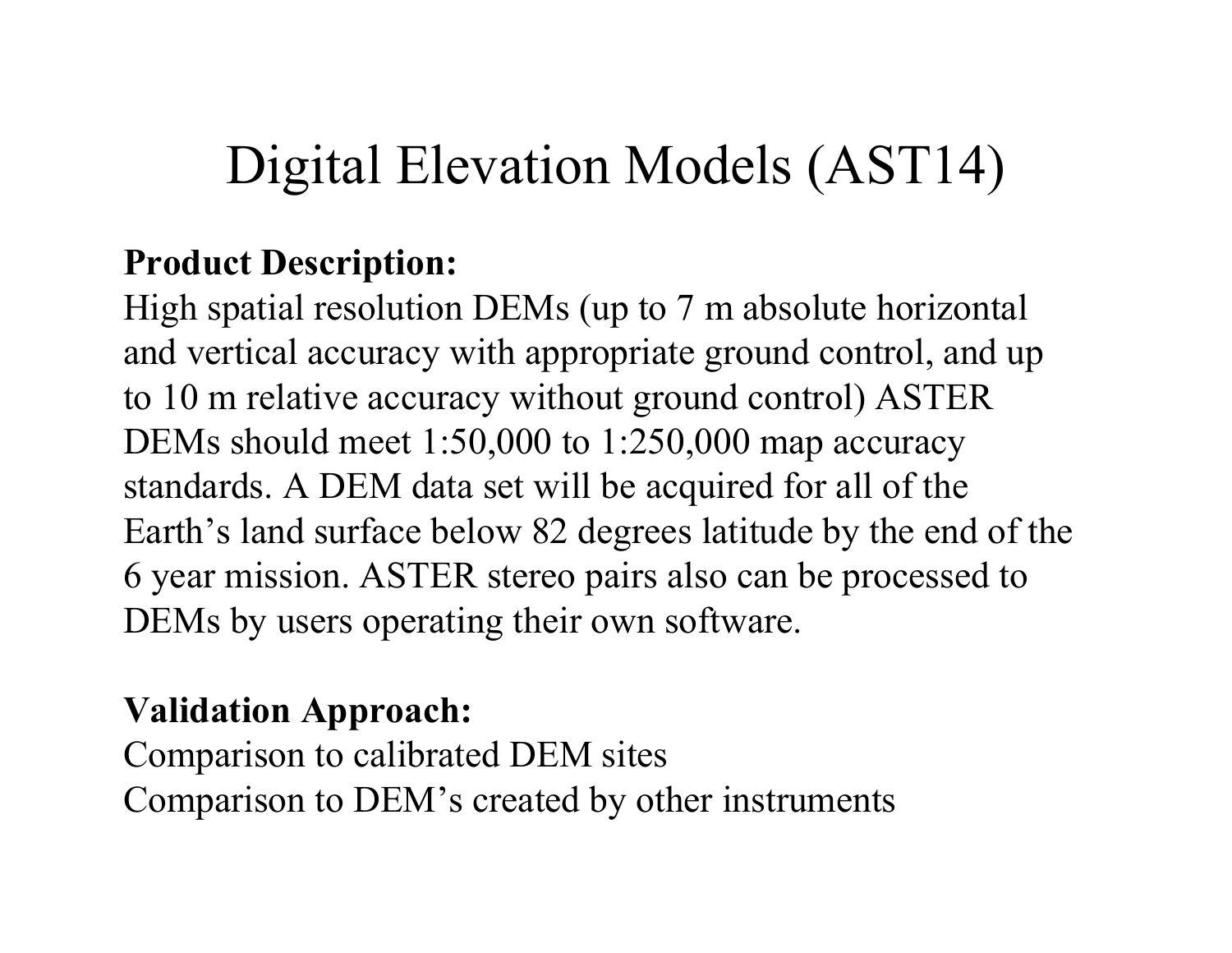#### Absolute DEM Validation, San Bernardino CA site





### ASTER DEM



USGS

NED

DEM



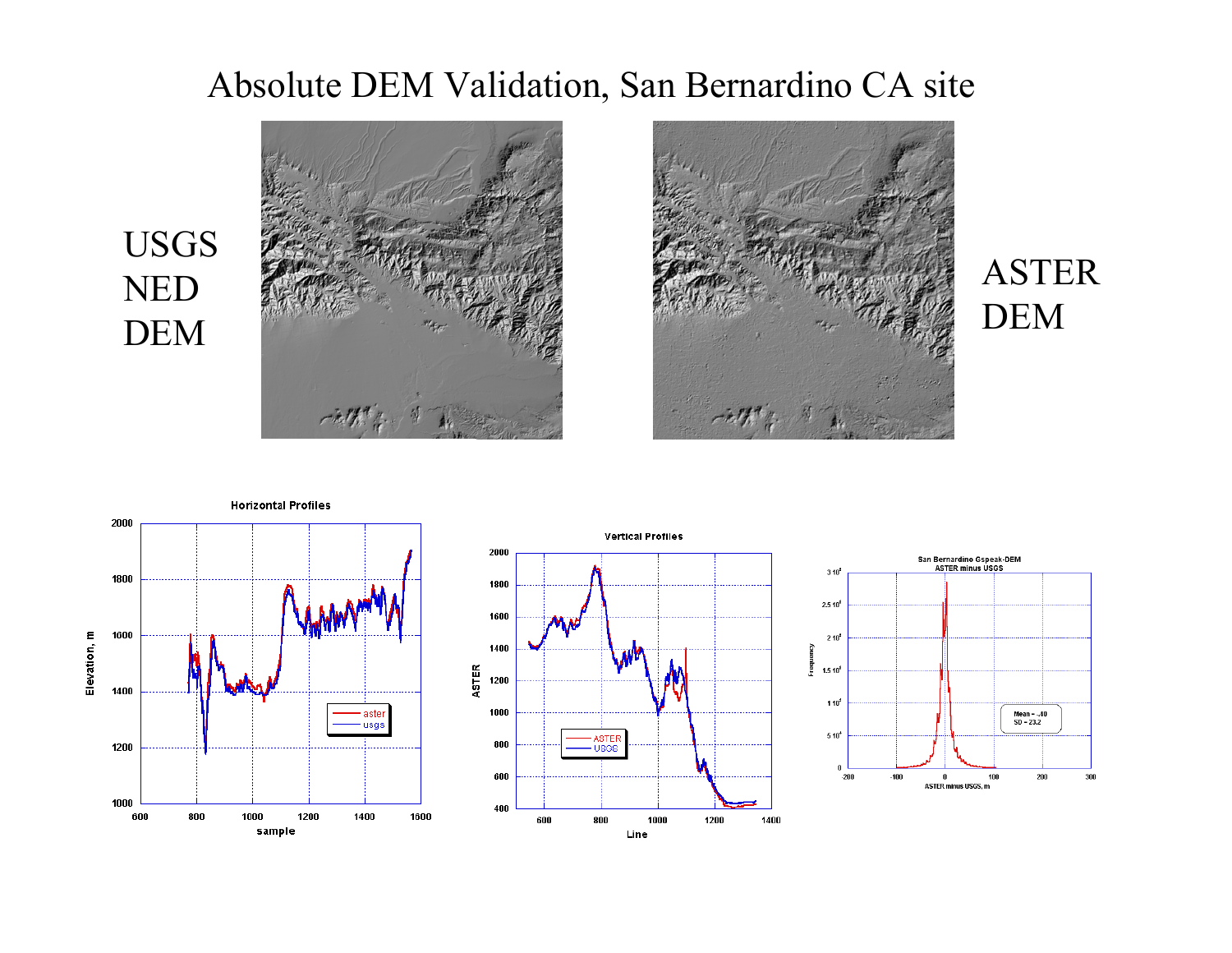|                | Mean, m | Std. Dev.,m |
|----------------|---------|-------------|
| San Bernardino | $-0.4$  | 23.2        |
| Okoboji        | 2.5     | 11.5        |
| l Drum Mtns.   | 4.5     | 9.3         |

#### **ASTER minus NED elevations**

#### **Huntsville DEMs, independently derived**

|                  | <b>RMSEz,m</b> | <b>RMSExy,m</b> |
|------------------|----------------|-----------------|
| <b>ASTER DEM</b> | $+ -12$        |                 |
| <b>U. GA DEM</b> | $+ - 7$        | $+ -10$         |

#### **Toulouse DEMs, independently derived**

|                                       | Mean, $m \mid$ Std. Dev., $m$ |
|---------------------------------------|-------------------------------|
| $\vert$ ASTER minus ISTAR $\vert$ 3.8 |                               |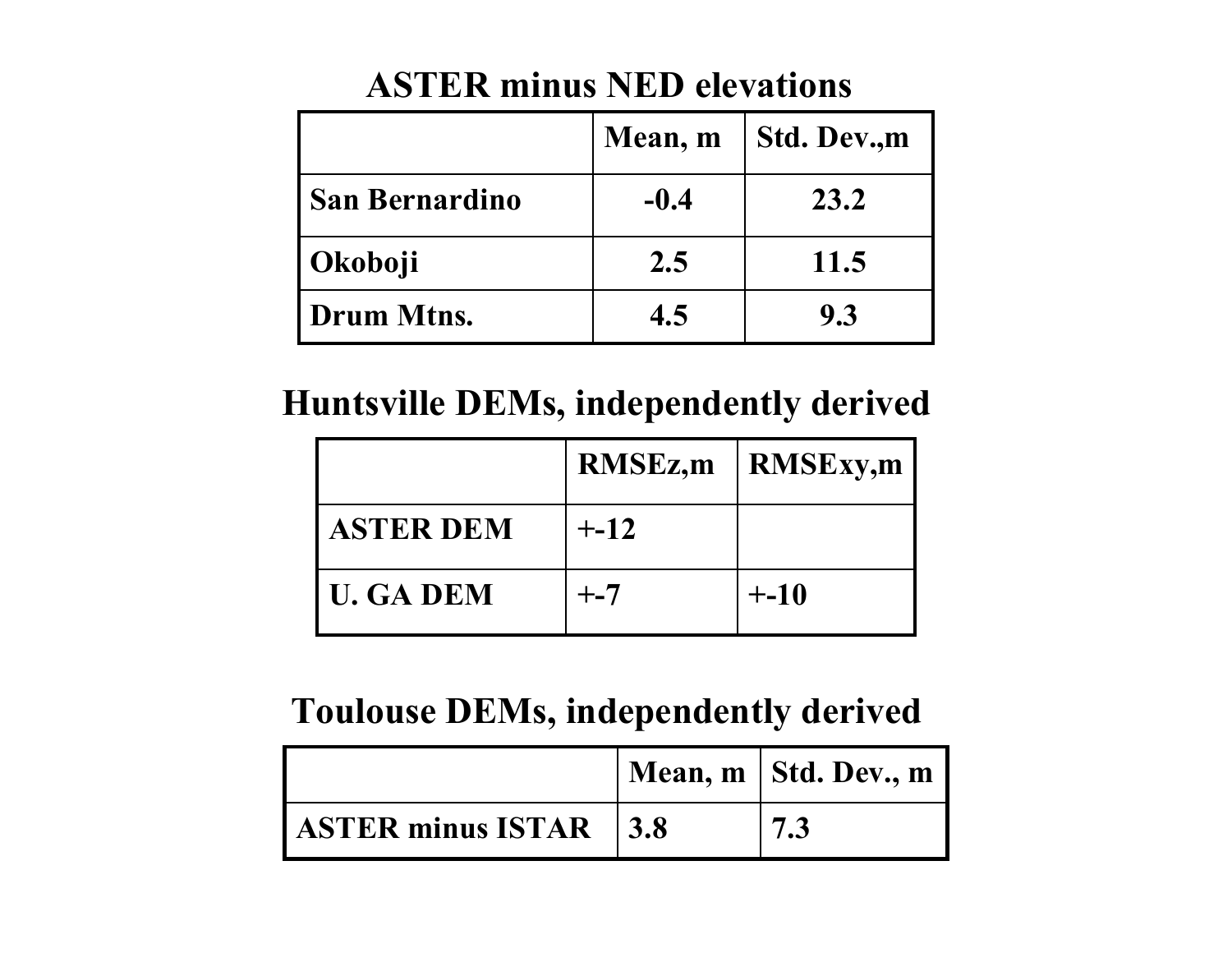# Polar Surface and Cloud Classification (AST13)

### **Product Description**:

Each pixel of a scene is classified, using a neural network technique, into one of 8 classes: water cloud, ice cloud, aerosol/dust, water, land, snow/ice, slush ice, and shadow. This product uses a combination of visible, near-infrared and infrared channels and is produced at 30-m spatial resolution.

### **Validation Approach**:

Testing of classification algorithm on sets of labeled samples.

Subjective analysis of color-code classification masks.

Testing of classification algorithm on randomly selected samples.

Comparison of classification results with surface based observation.